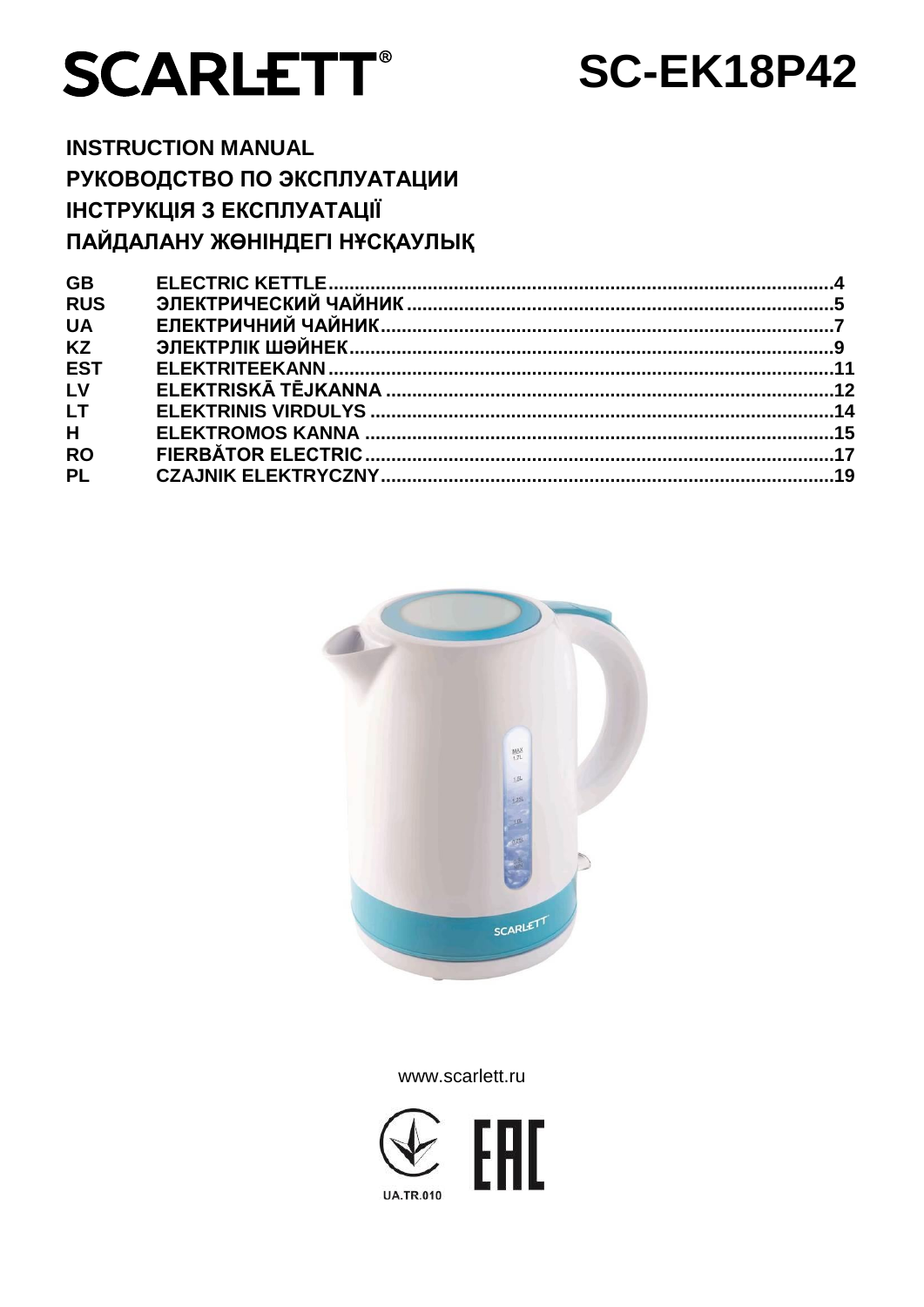- 1. Base unit with cord storage compartment
- 2. Body
- 3. Spout
- 4. Removable filter
- 5. Lid
- 6. Lid release button
- 7. On/Off switch
- 8. Handle
- 9. Two water level indicators

- 1. База живлення з відсіком для заховування шнура
- 2. Корпус
- 3. Носик
- 4. Знiмний фільтр
- 5. Кришка
- 6. Кнопка відкриття кришки
- 7. Перемикач
- 8. Ручка
- 9. Два індикатори рівня води

#### **EST KIRJELDUS LV APRAKSTS**

- 1. Alus juhtmekambriga
- 2. Korpus
- 3. Tila
- 4. Äravõetav filter
- 5. Kaas
- 6. Kaane avamisnupp
- 7. Lüliti
- 8. Käepide
- 9. Kaks veetaseme indikaatorit

#### **LT APRAŠYMAS H LEÍRÁS**

- 1. Šildymo pagrindas su elektros laido saugojimo skyreliu
- 2. Korpusas
- 3. Snapelis
- 4. Nuimamas filtras
- 5. Dangtis
- 6. Dangčio atidarymo mygtukas
- 7. Jungiklis
- 8. Rankena
- 9. Du vandens lygo indikatoriai

#### **RO DETALII PRODUS PL BUDOWA WYROBU**

- 1. Baza de alimentare cu compartimentul pentru depozitarea cordonului
- 2. Corpul
- 3. Nasul
- 4. Filtru detașabil
- 5. Capac
- 6. Pec pentru deschiderea capacului<br>7. Buton pornire / oprire
- Buton pornire / oprire
- 8. Mâner
- 9. Indicator nivel de apa

#### **GB DESCRIPTION RUS УСТРОЙСТВО ИЗДЕЛИЯ**

- 1. База питания с отсеком для хранения шнура
- 2. Корпус
- 3. Носик
- 4. Съемный фильтр
- 5. Крышка
- 6. Кнопка открытия крышки
- 7. Выключатель
- 8. Ручка
- 9. Два индикатора уровня воды

#### **UA ОПИС KZ СИПАТТАМА**

- 1. Бау сақтауына арналған бөлікті қоректену базасы
- 2. Тұлға
- 3. Тұмсықша
- 4. Алмалы-салмалы сүзгі
- 5. Қақпақ
- 6. Қақпақ ашу ноқаты
- 7. Ажыратқыш
- 8. Тұтқа
- 9. Су деңгейінің екі көрсеткіші
- 
- 1. Pamatne ar nodalījumu barošanas vada glabāšanai
- 2. Korpuss
- 3. Snīpītis
- 4. Noņemamais filtrs
- 5. Vāciņš
- 6. Vāciņa attaisīšanas poga
- 7. Slēdzis (izslēgt)
- 8. Rokturis
- 9. Divi ūdens līmeņa indikatori

- 1. Áramforrást biztosító elem csatlakozó tárolóval
- 2. Készülékház
- 3. Teafőző szája
- 4. Levehető szűrő
- 5. Fedő
- 6. A fedő nyitógombja
- 7. Főkapcsoló
- 8. Fogantyú
	- 9. Két vízszint-indikátor

- 1. Baza zasilającą z przedziałem do schowania przewodu zasilającego
- 2. Obudowa
- 3. Dzióbek
- 4. Zdejmowany filtr
- 5. Pokrywa
- 6. Przycisk otwarcia pokrywy
- 7. Wyłącznik
- 8. Uchwyt 9. Dwa wskaźniki poziomu wody

www.scarlett.ru 2 2 SC-EK18P42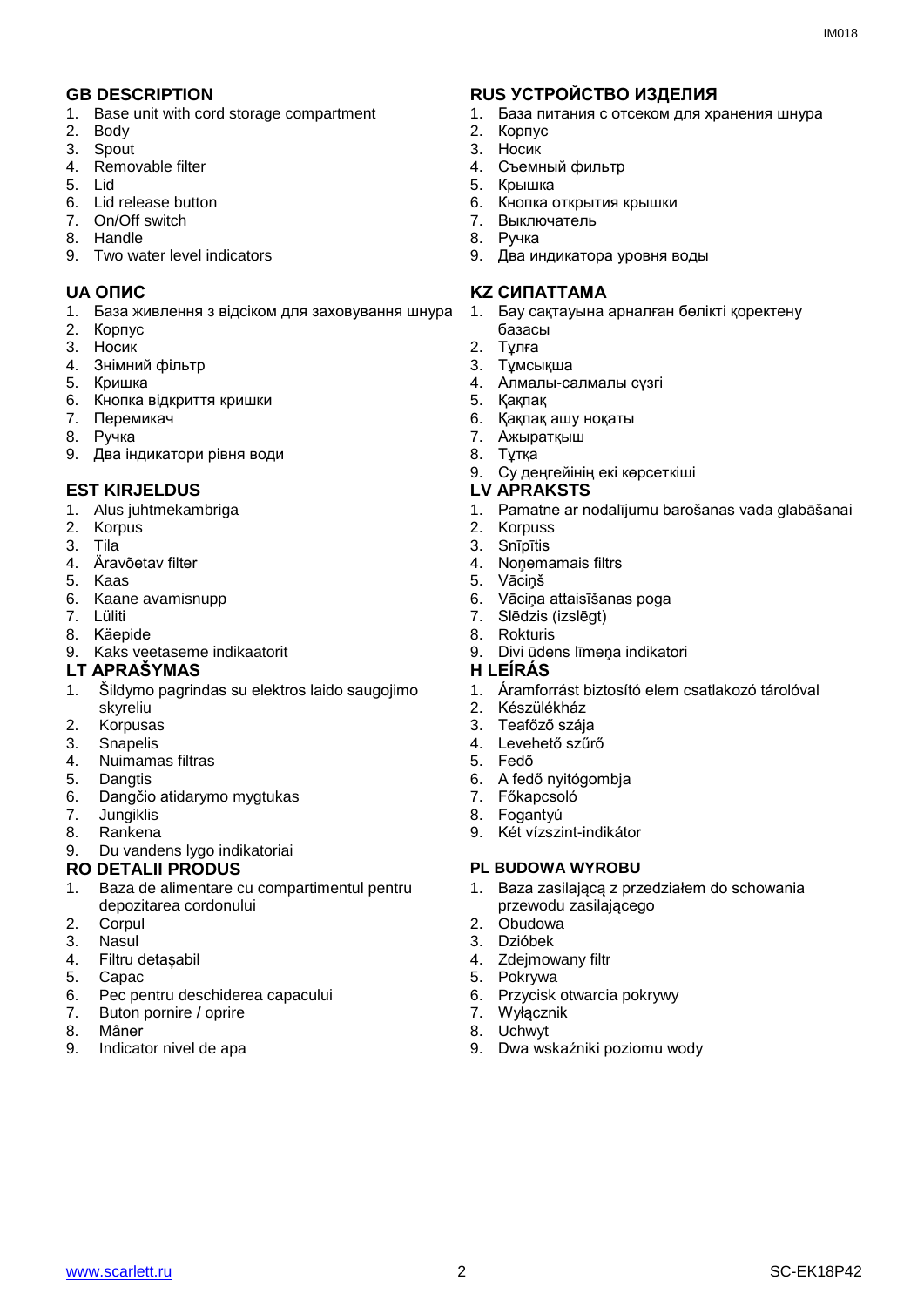| 218<br>165<br>1850-2200W<br>1.7L<br>0.7/0.9kg<br>220-240V~50Hz | mm<br>205 |
|----------------------------------------------------------------|-----------|
|----------------------------------------------------------------|-----------|

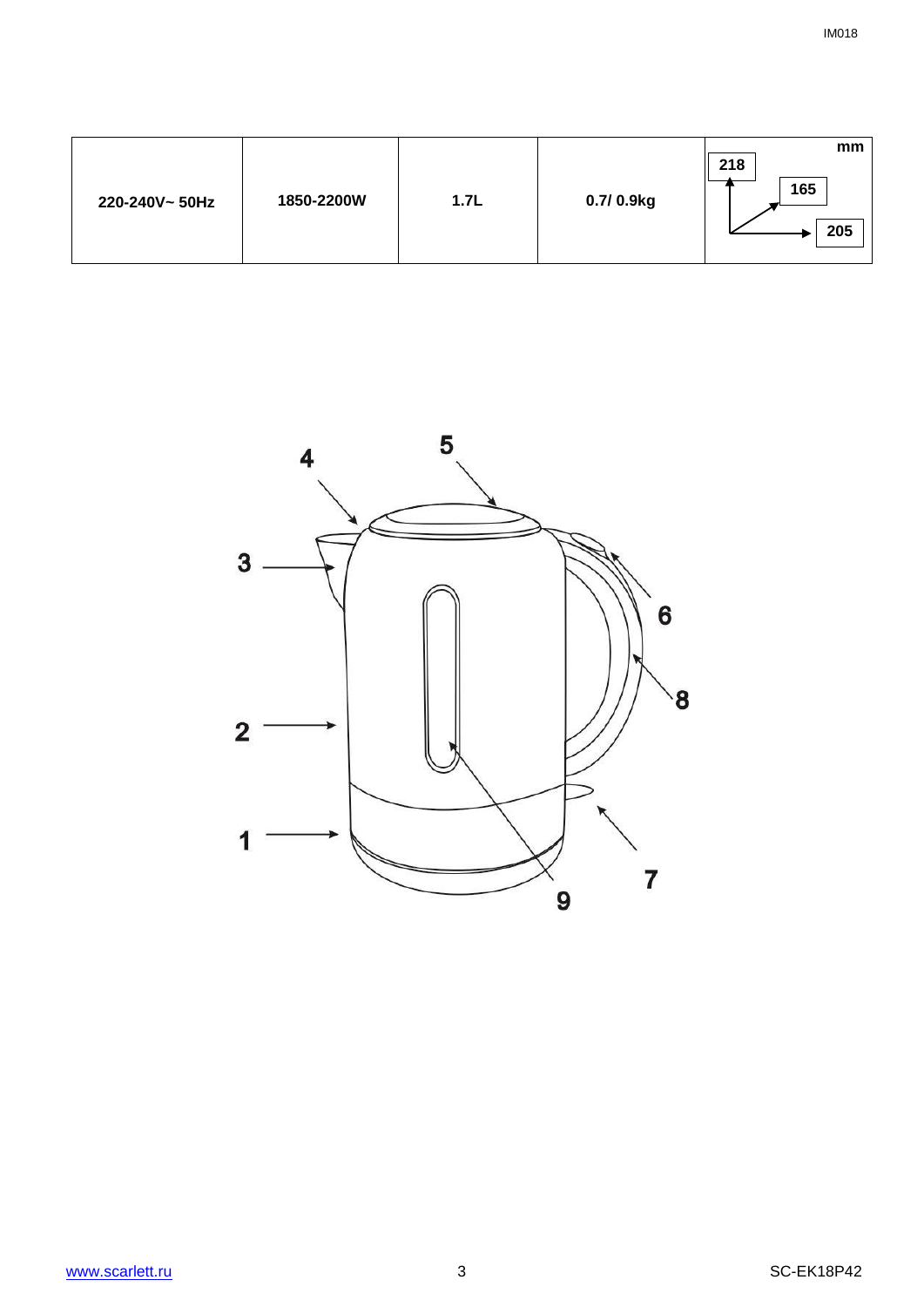#### **GB** INSTRUCTION MANUAL **IMPORTANT SAFEGUARDS**

- Please read these operating instructions carefully before connecting your kettle to the power supply, in order to avoid damage due to incorrect use.
- Before switching on the appliance for the first time please check if the technical specifications indicated on the unit correspond to the mains parameters.
- Incorrect operation and improper handling can lead to malfunction of the appliance and injuries to the user.
- Always unplug the appliance from the power supply when not in use.
- For home use only. Do not use for industrial purposes.
- Keep the base unit away from water and protect from splashes.
- Do not immerse the unit, cord or plug in water or other liquids. If it has happened, remove the plug from the wall socket immediately and have the unit checked by an expert before using it again.
- Do not operate the appliance if the cord or the plug is damaged or if the appliance has been otherwise damaged. In such cases take the appliance to a qualified specialist for check and repair if necessary.
- Ensure that the cord does not hang over sharp edges and keep it away from hot surfaces.
- To disconnect the appliance from the power supply pull it out by the plug only, not by the cord.
- Place the appliance on a dry stable surface, away from sources of heat (e.g. hotplates); do not place it under curtains and shelves.
- Do not leave the appliance unattended when in use.
- This appliance is not intended for use by persons (including children) with reduced physical, sensory or mental capabilities, or lack of experience and knowledge, unless they have been given supervision or instruction concerning use of the appliances by a person responsible for their safety.
- Children should be supervised to ensure that they do not play with the appliance.
- Use the kettle only with the base unit supplied, and do not use the base unit for any other purposes.
- Never take the kettle from its base while in operation. Switch the appliance off first.
- Electric kettle with button in turn-on position is forbidden to put on the base.
- *ATTENTION:* Do not open the lid while water is boiling.
- Close the lid properly before switching on. Otherwise, the appliance will not switch off automatically and the hot water may overflow.
- The kettle is for heating water only, not for any other purposes and liquids.
- Do not attempt to repair, adjust or replace parts in the appliance. Repair the malfunctioning appliance in the nearest service center.
- If the product has been exposed to temperatures below 0ºC for some time it should be kept at room temperature for at least 2 hours before turning it on
- The manufacturer reserves the right to introduce minor changes into the product design without prior notice, unless such changes influence significantly the product safety, performance, and functions.
- Production date mentioned on the unit and/or on the packing materials and documentations.

### **BEFORE USING FOR THE FIRST TIME**

- Kettle is suitable for boiling water.
- To remove the foreign smell from the new unit before the first use boil the water with added juice of 1-3 lemons or a pack of citric acid.
- Leave the fluid in the unit for 12 hours, then boil again.
- Pour the solution out and rinse the kettle inside carefully avoiding fall water on the electric contacts.

#### • Repeat the procedure if necessary.

#### **INSTRUCTION FOR USE**

FILLING

- Remove the kettle from the base unit.
- You can fill the kettle with water via the spout or neck with opened lid.
- Do not fill the kettle with less than 0.5 l of water (less than "MIN" mark) to prevent it from operating dry and more than 1.7 l (up to "MAX" mark) to avoid overfilling and water spilling out during the boiling. SWITCHING ON
- After filling with water, place the kettle on the base unit.
- Connect the plug to the power supply and push On/Off switch. The appliance will turn on and indicator will light.

#### SWITCHING OFF

When water begins to boil, the kettle will switch off automatically and indicator light will go off.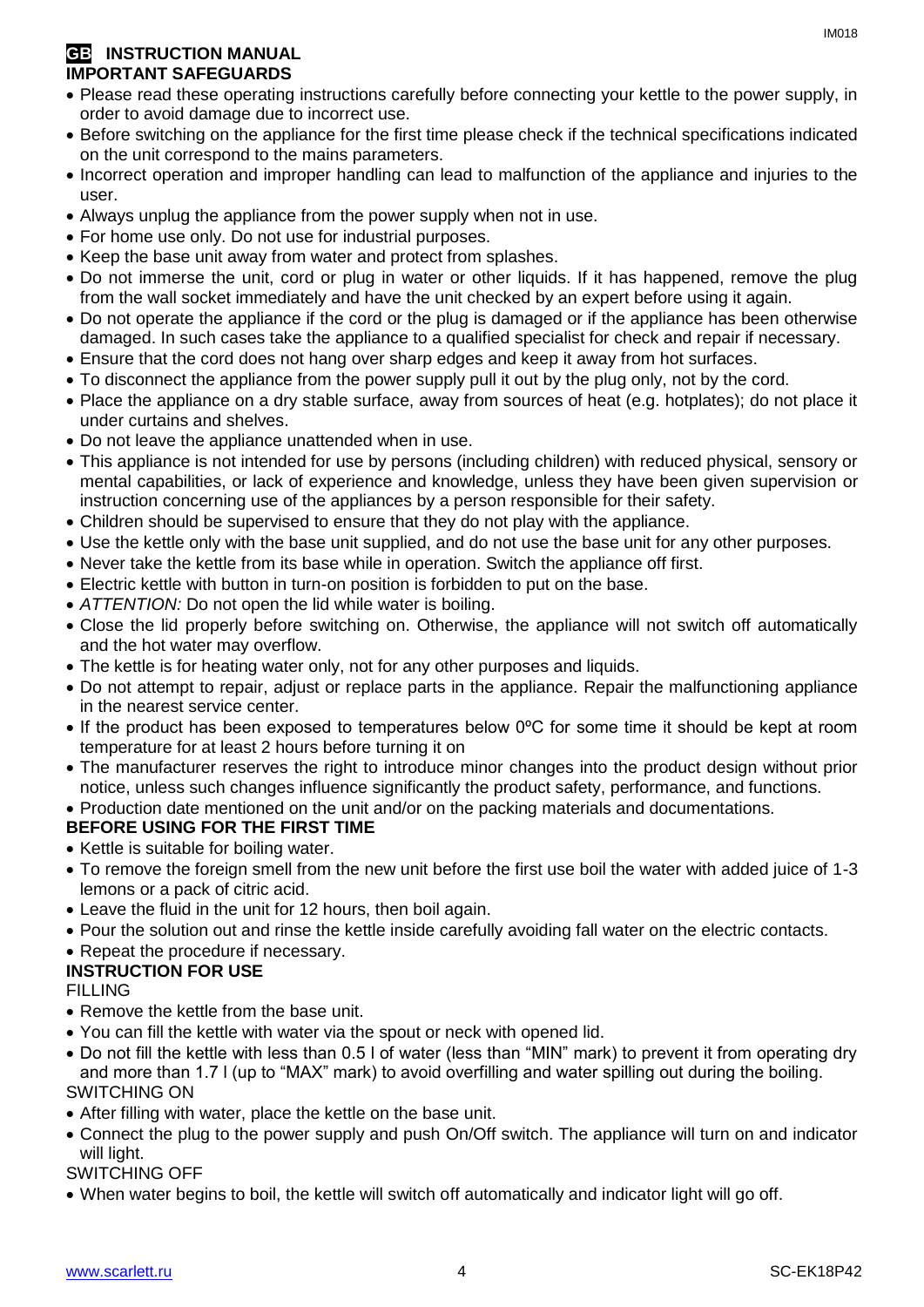*NOTE:* This appliance has a safety system, which automatically switches heating element off if the appliance inadvertently has been switched on when empty, or if it operates dry. In this case let the appliance cool down 10 minutes before filling with water again.

#### SWITCHING ON AGAIN

• If the kettle has been switched off automatically, it can be switched on again after cooling for 15-20 seconds.

#### **CARE AND CLEANING**

- Open the lid and pour out the water through the orifice.
- Always remove the plug from the socket and let the appliance cool down completely.
- Clean the outside of the kettle and the base unit with a soft damp cloth, then wipe with a dry cloth. Do not use any abrasive materials.
- Remove scale regularly, using special descaling agents, available at the market, following given instructions.

#### FILTER CLEANING

- Remove the filter out of the kettle.
- Place it under a jet of water and rub gently with a soft brush (not included).
- Return the filter to its place.

#### **STORAGE**

- Switch off and unplug the appliance; let it entirely cool.
- Complete all requirements of Chapter CLEANING AND CARE.
- The cord can be wrapped around the base area for storage.
- Keep the appliance in a dry cool place.

The symbol on the unit, packing materials and/or documentations means used electrical and electronic units and battery's should not be toss in the garbage with ordinary household garbage. These units should be pass to special receiving point.

For additional information about actual system of the garbage collection address to the local authority.

Valid utilization will help to save valuable resources and avoid negative work on the public health and environment which happens with incorrect using garbage.

#### **RUS РУКОВОДСТВО ПО ЭКСПЛУАТАЦИИ МЕРЫ БЕЗОПАСНОСТИ**

- Внимательно прочитайте данную инструкцию перед эксплуатацией прибора во избежание поломок при использовании.
- Перед первоначальным включением проверьте, соответствуют ли технические характеристики, указанные на изделии, параметрам электросети.
- Неправильное обращение может привести к поломке изделия, нанести материальный ущерб и причинить вред здоровью пользователя.
- Использовать только в бытовых целях. Прибор не предназначен для промышленного применения.
- Если устройство не используется, всегда отключайте его от электросети.
- Не допускайте попадания воды на базу питания.
- Не погружайте прибор, базу питания и шнур питания в воду или другие жидкости. Если это случилось, немедленно отключите устройство от электросети и, прежде чем пользоваться им дальше, проверьте работоспособность и безопасность прибора у квалифицированных специалистов.
- При повреждении шнура питания его замену, во избежание опасности, должен производить изготовитель или уполномоченный им сервисный центр, или аналогичный квалифицированный персонал.
- Следите за тем, чтобы шнур питания не касался острых кромок и горячих поверхностей.
- При отключении прибора от электросети, беритесь за вилку, а не тяните за шнур.
- Устройство должно устойчиво стоять на сухой ровной поверхности. Не ставьте прибор на горячие поверхности, а также вблизи источников тепла (например, электрических плит), занавесок и под навесными полками.
- Никогда не оставляйте включенный прибор без присмотра.
- Прибор не предназначен для использования лицами (включая детей) с пониженными физическими, чувственными или умственными способностями или при отсутствии у них опыта или знаний, если они не находятся под контролем или не проинструктированы об использовании прибора лицом, ответственным за их безопасность.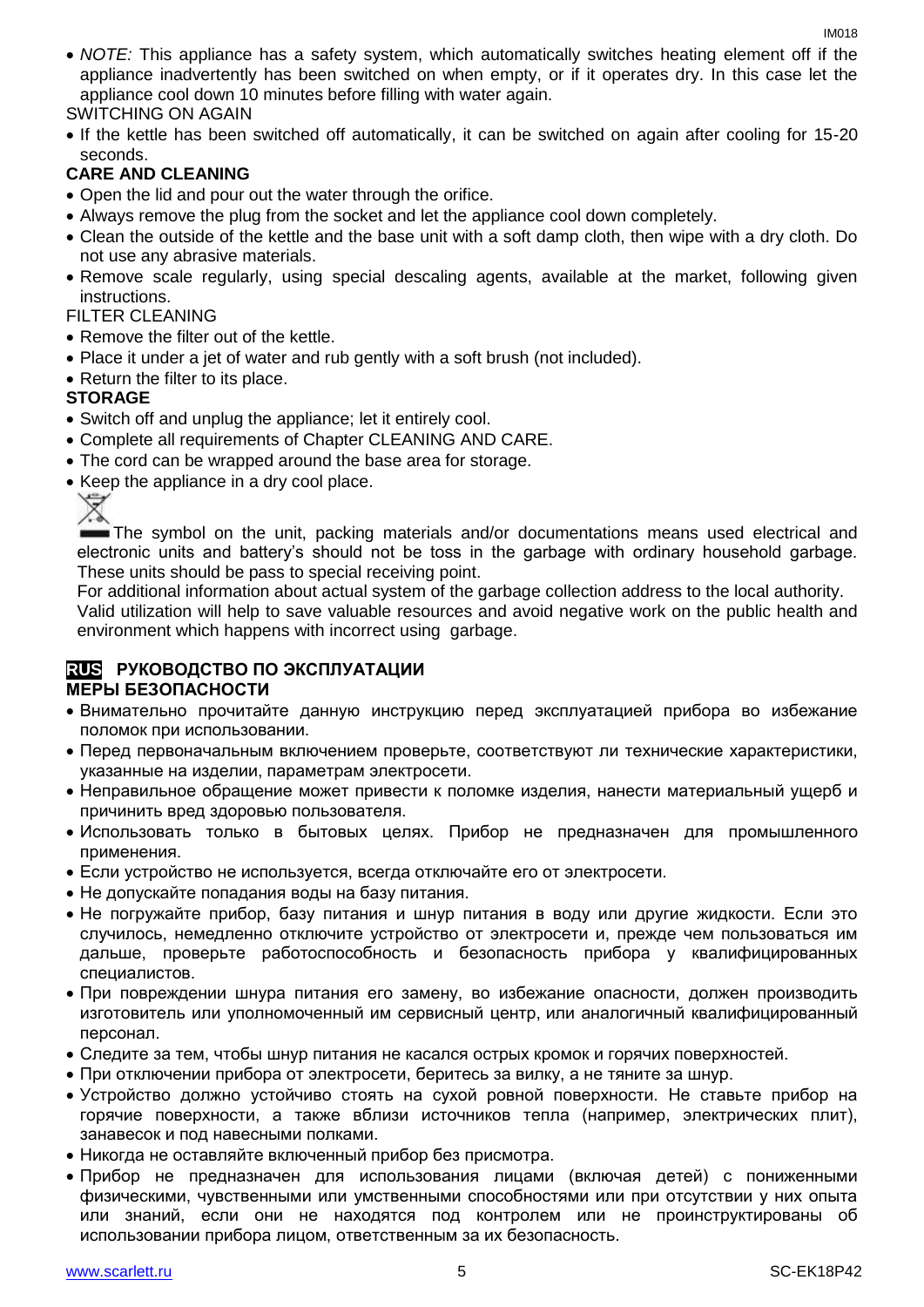- Дети должны находиться под контролем для недопущения игры с прибором.
- Используйте изделие только с базой питания из комплекта. Запрещается использовать её для других целей.
- Нельзя снимать чайник с базы питания во время работы, сначала отключите его.
- Чайник с включенной кнопкой нельзя ставить на базу.
- *ВНИМАНИЕ:* Не открывайте крышку, пока вода кипит.
- Перед включением убедитесь, что крышка плотно закрыта, иначе не сработает система автоматического отключения при закипании и вода может выплеснуться.
- Устройство предназначено только для нагрева воды. Запрещается использование в других целях – это может привести к поломке изделия.
- Не пытайтесь самостоятельно ремонтировать прибор или заменять какие-либо детали. При обнаружении неполадок обращайтесь в ближайший Сервисный центр.
- $\bullet$  Если изделие некоторое время находилось при температуре ниже 0°С, перед включением его следует выдержать в комнатных условиях не менее 2 часов.
- Производитель оставляет за собой право без дополнительного уведомления вносить незначительные изменения в конструкцию изделия, кардинально не влияющие на его безопасность, работоспособность и функциональность.
- Дата производства указана на изделии и/или на упаковке, а также в сопроводительной документации.

#### **ПОДГОТОВКА**

- Чайник предназначен для кипячения воды.
- Для устранения посторонних запахов из нового прибора перед первоначальным использованием вскипятите воду в чайнике, добавив в нее сок 1-3 лимонов или пакетик лимонной кислоты.
- Оставьте раствор на 12 часов, затем снова прокипятите.
- Слейте раствор и аккуратно сполосните чайник изнутри, не допуская попадания воды на электрические контакты.
- При необходимости повторите процедуру.

#### **РАБОТА**

#### ЗАЛИВ ВОДЫ

- Снимите чайник с базы питания.
- Вы можете наполнить его через носик или горловину, открыв крышку.
- Во избежание перегрева чайника не рекомендуется наливать меньше 0.5 л воды (ниже отметки "MIN"). Не наливайте больше 1.7л воды (выше отметки "MAX"), иначе она может выплеснуться через носик при кипении.

#### **ВКЛЮЧЕНИЕ**

- Установите наполненный водой чайник на базу питания.
- Подключите шнур питания к электросети и включите чайник, при этом загорится световой индикатор работы.

**ВЫКЛЮЧЕНИЕ** 

- При закипании воды чайник отключится автоматически и световой индикатор погаснет.
- *ВНИМАНИЕ:* Ваш чайник оснащён системой защиты от перегрева. Если в чайнике нет или мало воды, он автоматически отключится. Если это произошло, необходимо подождать не менее 10 минут, чтобы чайник остыл, после чего можно заливать воду.

#### ПОВТОРНОЕ ВКЛЮЧЕНИЕ

 Если чайник только что закипел и автоматически отключился, а Вам нужно снова подогреть воду, подождите 15-20 секунд перед повторным включением.

#### **ОЧИСТКА И УХОД**

- Слейте всю воду через горловину, открыв крышку.
- Перед очисткой всегда отключайте устройство от электросети и давайте ему полностью остыть.
- Ни в коем случае не мойте чайник и базу питания проточной водой. Протрите снаружи корпус и базу сначала влажной мягкой тканью, а затем – насухо. Не применяйте абразивные чистящие средства, металлические мочалки и щётки, а также органические растворители.
- Регулярно очищайте изделие от накипи специальными средствами, которые можно приобрести в торговой сети. Применяя чистящие средства, следуйте указаниям на их упаковке.

#### ОЧИСТКА ФИЛЬТРА

- Извлеките фильтр из чайника.
- Аккуратно протрите фильтр, мягкой щёткой (не входит в комплект) удалите загрязнения под струёй воды.
- Установите фильтр на место.

#### www.scarlett.ru 6 SC-EK18P42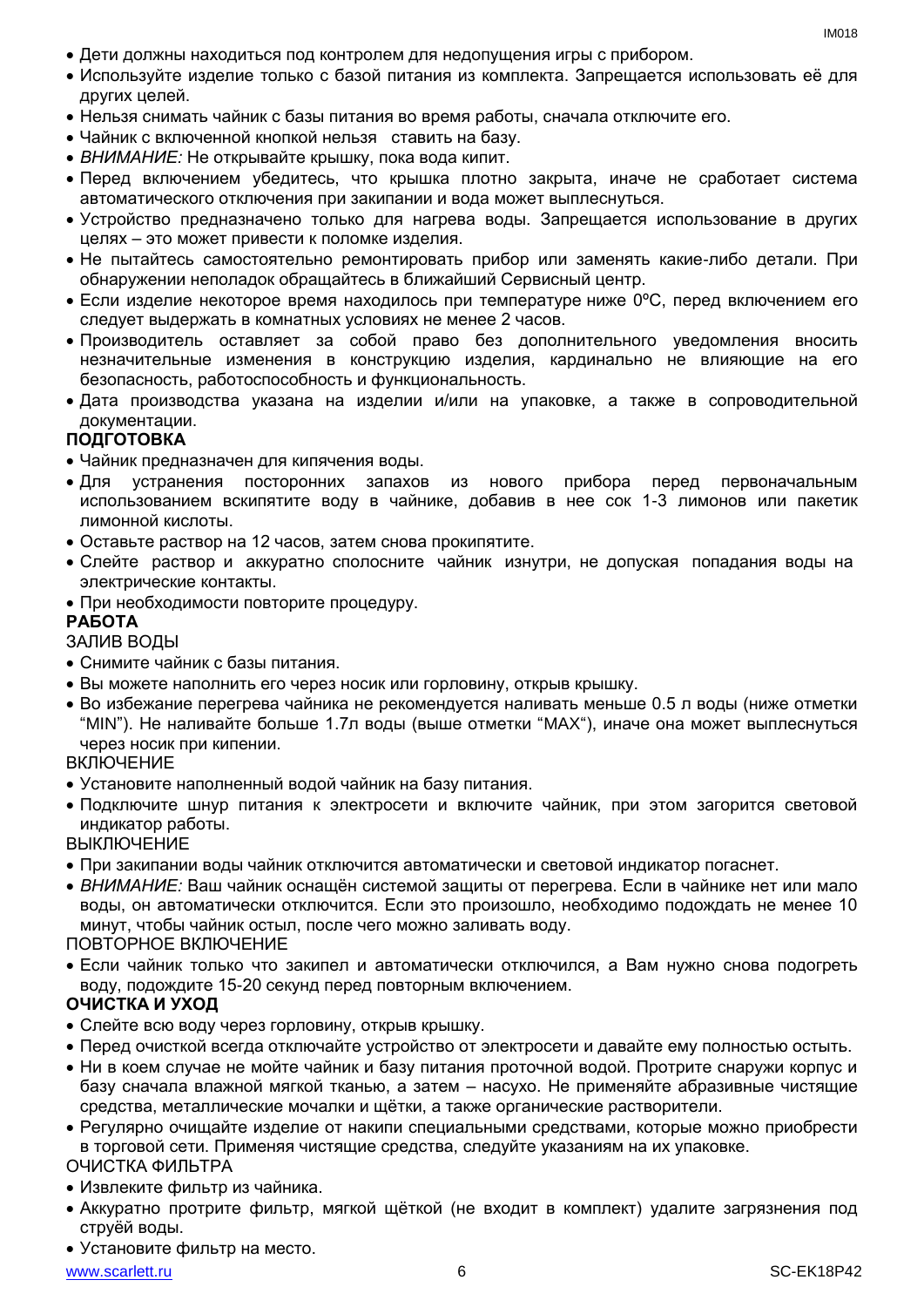#### **ХРАНЕНИЕ**

- Перед хранением убедитесь, что прибор отключен от электросети и полностью остыл.
- Выполните все требования раздела ОЧИСТКА И УХОД.
- Смотайте шнур питания.
- Храните прибор в сухом прохладном месте.



Данный символ на изделии, упаковке и/или сопроводительной документации означает, что использованные электрические и электронные изделия и батарейки не должны выбрасываться вместе с обычными бытовыми отходами. Их следует сдавать в специализированные пункты приема.

Для получения дополнительной информации о существующих системах сбора отходов обратитесь к местным органам власти.

Правильная утилизация поможет сберечь ценные ресурсы и предотвратить возможное негативное влияние на здоровье людей и состояние окружающей среды, которое может возникнуть в результате неправильного обращения с отходами.

### **UA ІНСТРУКЦІЯ З ЕКСПЛУАТАЦІЇ**

- Шановний покупець! Ми вдячні Вам за придбання продукції торговельної марки SCARLETT та довіру до нашої компанії. SCARLETT гарантує високу якість та надійну роботу своєї продукції за умови дотримання технічних вимог, вказаних в посібнику з експлуатації.
- Термін служби виробу торгової марки SCARLETT у разі експлуатації продукції в межах побутових потреб та дотримання правил користування, наведених в посібнику з експлуатації, складає 2 (два) роки з дня передачі виробу користувачеві. Виробник звертає увагу користувачів, що у разі дотримання цих умов, термін служби виробу може значно перевищити вказаний виробником строк.

#### **МІРИ БЕЗПЕКИ**

- Уважно прочитайте дану інструкцію перед експлуатацією приладу, щоб запобігти поломок при використанні.
- Перш ніж увімкнути прилад, перевірте, чи відповідають технічні характеристики, вказані на виробі, параметрам електромережі.
- Невiрне використання може призвести до поломки виробу, завдати матеріального урону та шкоди здоров'ю користувача.
- Використовувати тільки у побуті. Прилад не призначений для виробничого використання.
- Якщо прилад не використовується, завжди відключайте його з мережі.
- Не дозволяйте, щоб вода попадала на базу живлення.
- Не занурюйте прилад та шнур живлення у воду чи інші рідини. Якщо це відбулося, негайно відключите прилад з мережі та, перед тим, як користуватися їм далі, перевірте працездатність та безпеку приладу у кваліфікованих фахівців.
- У разі пошкодження кабелю живлення, його заміну, з метою запобігання небезпеці, повинен виконувати виробник або уповноважений їм сервісний центр, або аналогічний кваліфікований персонал.
- Стежте за тим, щоб шнур живлення не торкався гострих крайок чи гарячих поверхонь.
- Пiд час відключення приладу з мережі тримайтеся рукою за вилку, не тягніть за шнур.
- Пристрій має стійко стояти на сухій рiвній поверхні. Не ставте прилад на гарячі поверхні, а також поблизу джерел тепла (наприклад, електричних плит), занавісок й під навісними полками.
- Ніколи не залишайте ввімкнений прилад без нагляду.
- Прилад не призначений для використання особами (включаючи дітей) зі зниженими фізичними, чуттєвими або розумовими здібностями або у разі відсутності у них опиту або знань, якщо вони не знаходяться під контролем або не проінструктовані про використання приладу особою, що відповідає за їх безпеку.
- Діти повинні знаходитись під контролем, задля недопущення ігор з приладом.
- Використовуйте прилад тільки з базою живлення з комплекту. Заборонено використовувати його для iнших мет.
- Не можна знімати чайник з бази живлення під час роботи, спочатку вимкніть його.
- Чайник з увімкненою кнопкою класти на базу не можна
- УВАГА: Не відкривайте кришку, поки вода закипить.
- Перед вмиканням переконайтеся, що кришка щільно зачинена, інакше не спрацюе система автоматичного вимикання пiд час закипання та вода може виплюхнутися.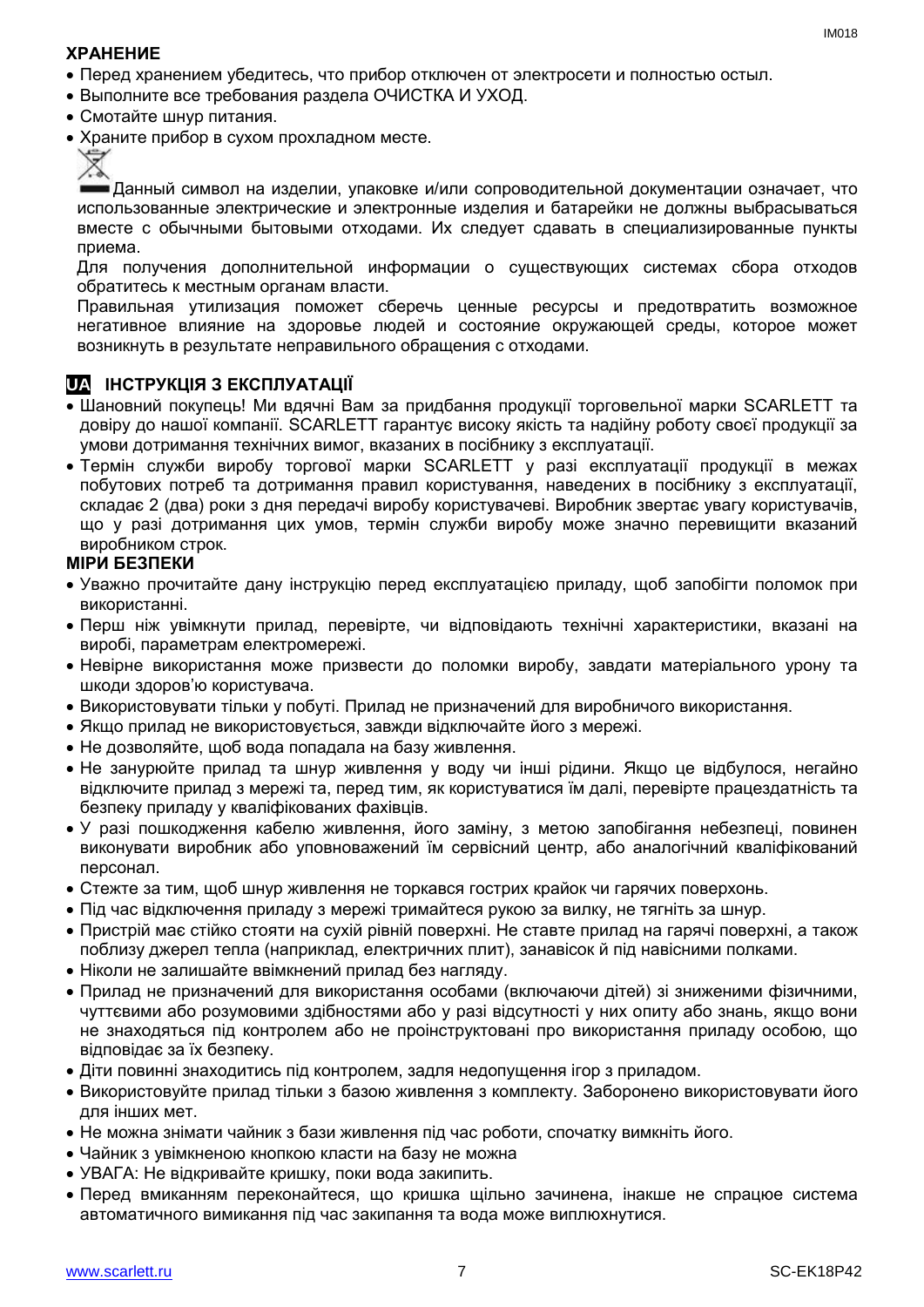- Прилад призначений тільки для нагріву води. Заборонено використовувати його з іншою метою це може призвести до псування приладу.
- Не намагайтеся самостійно ремонтувати прилад або замінювати які-небудь деталі. При виявленні неполадок звертайтеся в найближчий Сервісний центр.
- Якщо виріб деякий час знаходився при температурі нижче 0ºC, перед увімкненням його слід витримати у кімнаті не менше 2 годин.
- Виробник залишає за собою право без додаткового повідомлення вносити незначні зміни до конструкції виробу, що кардинально не впливають на його безпеку, працездатність та функціональність.
- Обладнання відповідає вимогам Технічного регламенту обмеження використання деяких небезпечних речовин в електричному та електронному обладнанні.
- Дата виробництва вказана на виробі та/або на упаковці, а також у супровідній документації.

#### **ПІДГОТОВКА**

- Чайник призначений для кип'ятіння води.
- Задля усунення сторонніх запахів з нового приладу перед початковим використанням закип'ятіть воду в чайнику, додавши в неї сік 1-3 лимонів або пакетик лимонної кислоти.
- Залиште розчин на 12 годин, потім знову прокип'ятіть.
- Злийте розчин й акуратно сполосніть чайник зсередини, не допускаючи потрапляння води на електричні контакти
- За необхідності повторіть процедуру.

#### **ЕКСПЛУАТАЦІЯ**

#### ЗАЛИВАННЯ ВОДИ

- Зніміть чайник з бази живлення.
- Можна наповняти його через носик чи горловину, відкривши кришку.
- Щоб запобігти перегріву чайника, не слiд наливати менше ніж 0.5 л води (нижче мітки "MIN"). Не наливайте більше ніж 1.7 л води (вище мітки "MAX"), інакше вона може виплюхнутися через носик пiд час кипіння.

ВМИКАННЯ

- Установіть наповнений водою чайник на базу живлення.
- Підключите шнур живлення до мережі та ввімкнить чайник, при цьому засвітиться світловий індикатор роботи.

ВИМИКАННЯ

- Після закипання води чайник вимкнеться автоматично та світловий індикатор згасне.
- *УВАГА:* Ваш чайник обладнаний системою захисту вид перегріву. Якщо у чайнику немає чи мало води, він автоматично вимкнеться. Якщо це відбулося, необхідно почекати не менше ніж 10 хвилин, щоб чайник охолонув, після чого можна заливати воду.

ПОВТОРНЕ ВМИКАННЯ

 Якщо чайник тільки-но закипів та автоматично вимкнувся, а Вам потрібно знову підігріти воду, почекайте 15-20 секунд перед повторним вмиканням.

#### **ОЧИЩЕННЯ ТА ДОГЛЯД**

- Злийте всю воду через горловину, відкривши кришку.
- Ні в якому разі не мийте чайник та базу живлення під струмом води. Протріть зовні корпус та базу спочатку вологою м'якою тканиною, а потім – насухо. Не вживайте абразивних чистячих засобів, металевих мочалок та щіток, а також органічних розчинників.
- Регулярно очищайте прилад від накипу спеціальними засобами, що можна придбати у торговельній сітці. Вживаючи чистячі засоби, дотримуйтеся инструкції на їх упаковці. ОЧИЩЕННЯ ФІЛЬТРА
- Вийміть фільтр з чайника.
- Акуратно протріть фільтр, та мя'кою щіткою (не входить до комплекту) видалите забрудження під струмом води.
- Установіть фільтр на місце.

#### **ЗБЕРЕЖЕННЯ**

- Перед зберіганням переконайтеся, що прилад відключений від електромережі і повністю охолов.
- Виконайте усі вимоги розділу ОЧИЩЕННЯ ТА ДОГЛЯД.
- Змотайте шнур живлення.
- Зберігайте прилад у сухому прохолодному місці.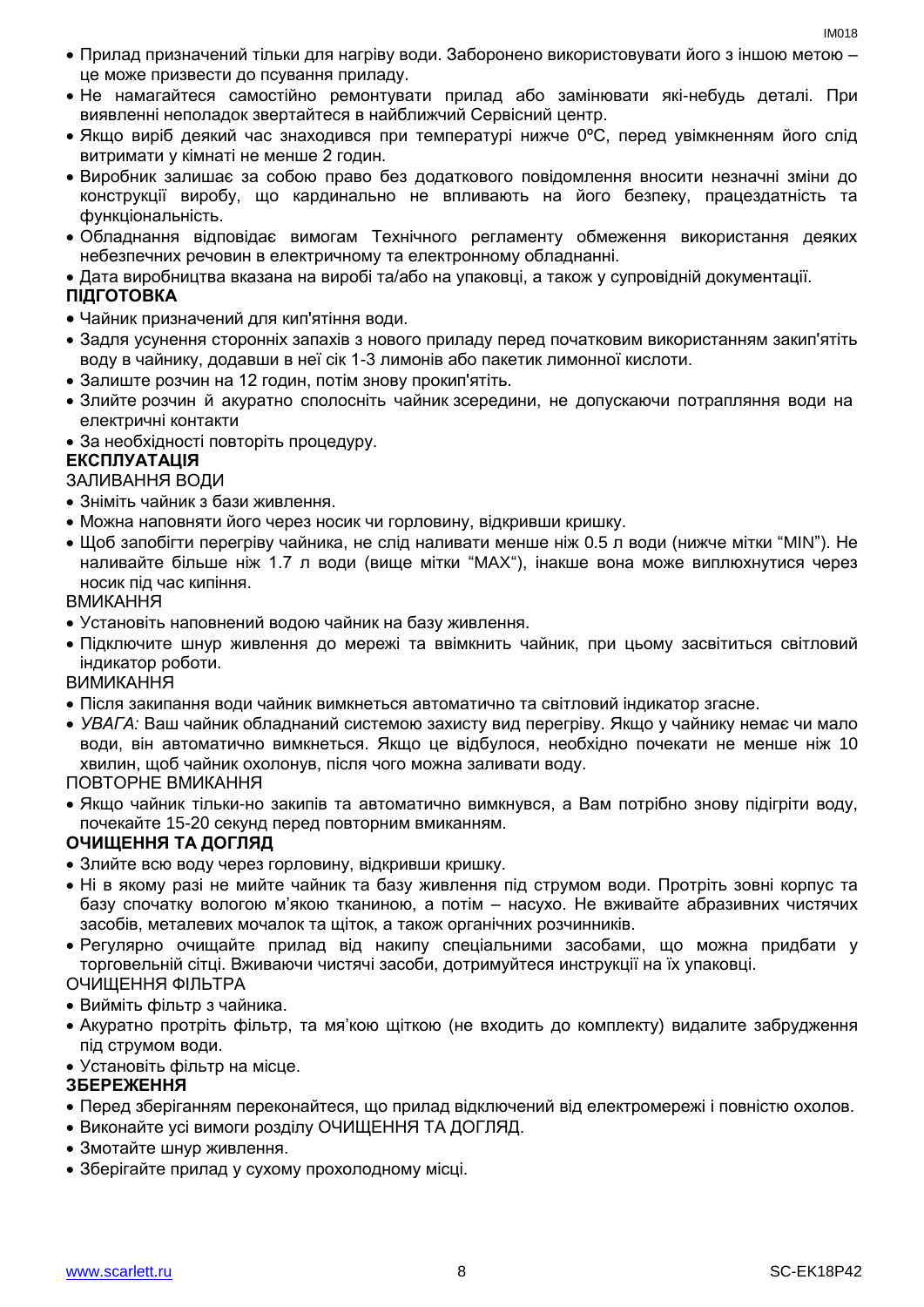

Цей символ на виробі, упаковці та/або в супровідній документації означає, що електричні та електронні вироби, а також батарейки, що були використані, не повинні викидатися разом із звичайними побутовими відходами. Їх потрібно здавати до спеціалізованих пунктів прийому.

Для отримання додаткової інформації щодо існуючих систем збору відходів зверніться до місцевих органів влади.

Належна утилізація допоможе зберегти цінні ресурси та запобігти можливому негативному впливу на здоров'я людей і стан навколишнього середовища, який може виникнути в результаті неправильного поводження з відходами.

#### **KZ ПАЙДАЛАНУ ЖӨНІНДЕГІ НҰСҚАУЛЫҚ**

- Құрметті сатып алушы! SCARLETT сауда таңбасының өнімін сатып алғаныңыз үшін және біздің компанияға сенім артқаныңыз үшін Сізге алғыс айтамыз. Іске пайдалану нұсқаулығында суреттелген техникалық талаптар орындалған жағдайда, SCARLETT компаниясы өзінің өнімдерінің жоғары сапасы мен сенімді жұмысына кепілдік береді.
- SCARLETT сауда таңбасының бұйымын тұрмыстық мұқтаждар шеңберінде пайдаланған және іске пайдалану нұсқаулығында келтірілген пайдалану ережелерін ұстанған кезде, бұйымның қызмет мерзімі бұйым тұтынушыға табыс етілген күннен бастап 2 (екі) жылды құрайды. Аталған шарттар орындалған жағдайда, бұйымның қызмет мерзімі өндіруші көрсеткен мерзімнен айтарлықтай асуы мүмкін екеніне өндіруші тұтынушылардың назарын аударады.

#### **ҚАУІПСІЗДІК ШАРАЛАРЫ**

- Пайдалану кезінде бұзылмауы үшін құралды қолданудың алдында осы нұсқауды ықыласпен оқып шығыңыз.
- Алғаш рет іске қосар алдында бұйымда көрсетілген техникалық сипаттамалардың электр желісінің параметрлеріне сәйкес келетін-келмейтінін тексеріңіз.
- Дұрыссыз қолдау бұйымның бұзылуына әкеліп соғуы, заттай зиян іп келтіріп және пайдаланушының денсаулығына зиян тигізуі мүмкін.
- Тек қана тұрмыстарды мақсаттарда қолданылдады. Құрал өнеркәсіптік қолдануға арналмаған.
- Егер құрылғы қолданылмаса, оны электр жүйесінен әрқашан сөндіріп тастаңыз.
- Қоректену негізіне су тигіздірмеңіз.
- Құралды не бауды суға немесе басқа сұйықтықтарға батырмаңыз. Егер бұл жағдай болса, құрылғыны электр жүйесінен дереу сөндіріп тастаңыз және оны әрі қарай пайдаланбастан бұрын, жұмысқа қабілеттілігі мен құралдың қауіпсіздігін білікті мамандарға тексертіңіз.
- Балалар құрылғымен ойнамауы үшін оларды үнемі қадағалап отыру керек.
- Қоректену бауының өткір жиектер және ыстық үстілерге тимеуін қадағалаңыз.
- Құрылғы құрғақ тегіс бетте тұрақты тұруы тиіс. Құралды ыстығы бар бетке, сондай-ақ, ыстық шығару көздеріне (мысалға электрлі плиталар), перделерге жақын және ілінбелі сөрелердің астына қоймаңыз.
- Құралды қоректену жүйесінен сөндіргенде шаңышқыны ұстаңыз, ал қоректену бауынан тартпаңыз.
- Қосылған құралды ешуақытта қараусыз қалдырмаңыз.
- Дене, жүйке не болмаса ақыл-ой кемістігі бар, немесе осы құрылғыны қауіпсіз пайдалану үшін тәжірибесі мен білімі жеткіліксіз адамдардың (соның ішінде балалардың) қауіпсіздігі үшін жауап беретін адам қадағаламаса немесе құрылғыны пайдалану бойынша нұсқау бермесе, олардың бұл құрылғыны қолдануына болмайды.
- Ересек адамдрадың бақылауынсыз балаларға пайдалануға рұқсат етпеңіз.
- Бұйымды тек қана жинақтағы қоректену базасымен ғана қолданыңыз. Оны басқа мақсаттарға қолдануға тиым салынады.
- Шәйнекті жұмыс уақытына қоректену негізінен түсіруге болмайды, алдымен оны сөндіріп тастаңыз.
- Түймесі қосулы түрған шайнекті тұғырға қоюға болмайды
- ЕСКЕРТУ: Су қайнаған дейін қақпағын ашпаңыз.
- Қосудың алдында қақпақтың тығыз жабылғанына көз жеткізіңіз, өйтпейінше қайнаған кезде автоматты сөндіру жүйесі істемейді де су шайқалып төгілуі мүмкін.
- Құрылғы тек қана суды қыздыруға арналған. Басқа мақсаттарға қолдану тиым салынады бұл бұйымның бұзылуына әкеліп соғуы мүмкін.
- Құрылғыны өз бетіңізше жөндеуге талпынбаңыз. Олқылықтар пайда болса жақын арадағы сервис орталығына апарыңыз.
- www.scarlett.ru 9 SC-EK18P42 Егер бұйым біршама уақыт 0ºC-тан төмен температурада тұрса, іске қосар алдында оны кем дегенде 2 сағат бөлме температурасында ұстау керек.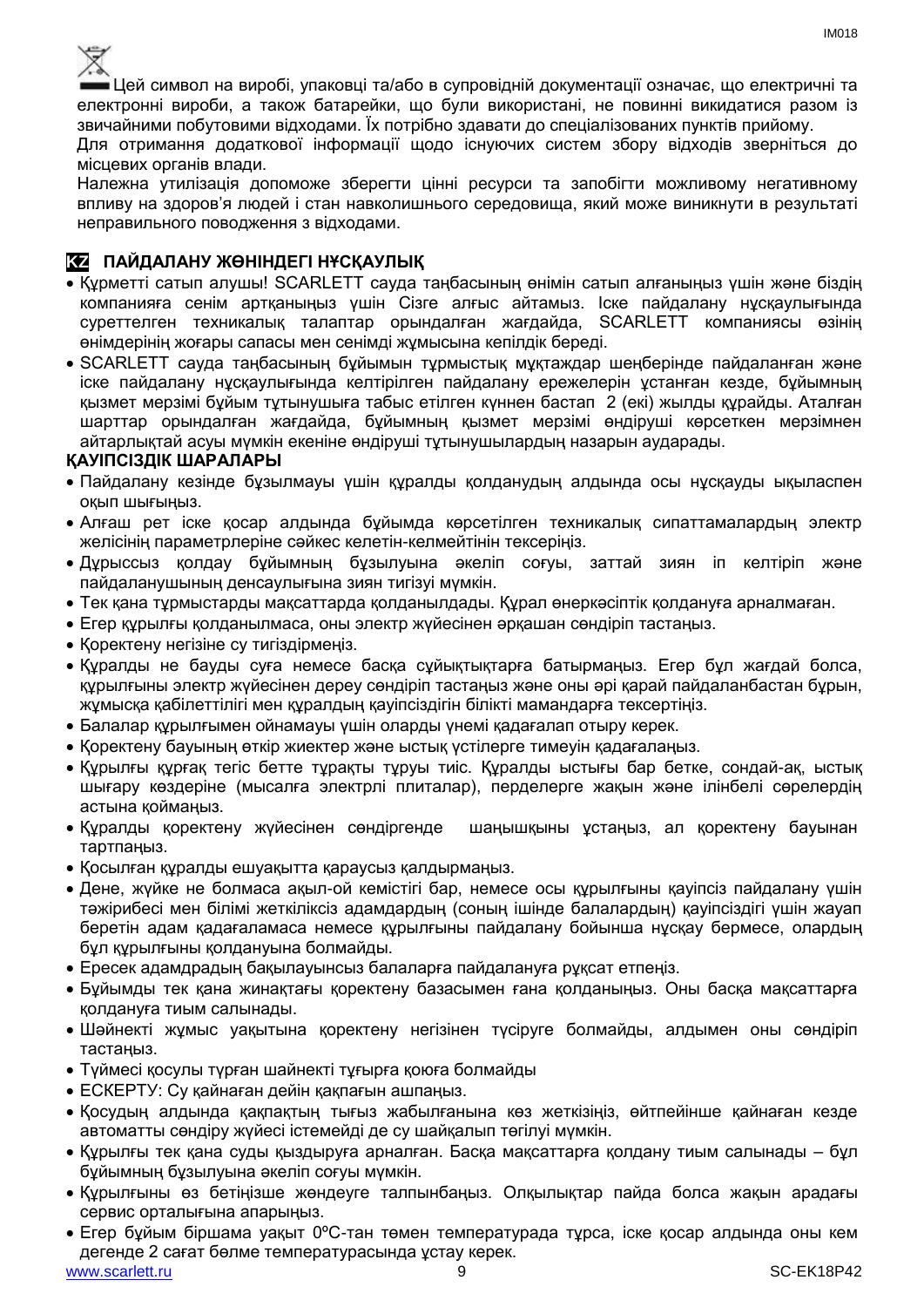- Өндіруші бұйымның қауіпсіздігіне, жұмыс өнімділігі мен жұмыс мүмкіндіктеріне түбегейлі әсер етпейтін болмашы өзгерістерді оның құрылмасына қосымша ескертпестен енгізу құқығын өзінде қалдырады.
- Өндірілген күні өнімде және/немесе қорапта, сондай-ақ қосымша құжаттарда көрсетілген.

#### **ДАЙЫНДАУ**

- Шәйнек арналған суды қайнату.
- Жаңа аспаптағы бөгде иістерден құтылу үшін алғашқы рет қолданар алдында 1-3 лимонның шырынын немесе лимон қышқылының қалташасын құйып шәйнекте суды қайнатыңыз.
- Ерітіндіні 12 сағатқа қалдырыңыз, содан кейін тағы да қайнатыңыз.
- Ерітіндіні төгіңіз де, электр түйіспелеріне су кіруіне жол берместен, шайнектің ішін сумен шайыңыз
- Қажет болған жағдайда рәсімді қайталаңыз.

#### **ЖҰМЫС**

#### СУДЫ ҚҰЮ

- Шәйнекті қоректену тұғырынан түсіріңіз.
- Сіз оны тұмсықша арқылы не қақпақты ашып, қылтаннан толтыра алаcыз.
- Шәйнектің қызып кетпеуі үшін 0.5 литрден ("MIN" белгіден төмен) аз су құюға ұсынылмайды. 1.7 литрден ("MAX" белгіден жоғары) көп су құймаңыз, әйтпесе ол тұмсықша арқылы қайнаған кезде тасып кетуі мүмкін.

ҚОСУ

- Су толтырылған шәйнекті қоректену тұғырына орнатыңыз.
- Қоректену бауын электр жүйесіне тұйықтаңыз да шәйнекті қосыңыз, осымен жұмыстың жарықты индикаторы жанады.

АЖЫРАТУ

- Су қайнағанда шәйнек автоматты өшеді және жарықты индикатор сөніп қалады.
- *НАЗАР:* Сіздің шәйнегіңіз қызып кетуден қорғаныш жүйесімен жабдықталған. Егер шәйнекте су жоқ не аз болса, ол автоматты түрде сөніп қалады. Егер бұл болса, шәйнектің суынуы үшін 10 минуттан кем емес күтке қажет, содан кейін су құюға болады.

ҚАЙТА ҚОСУ

 Егер шәйнек жаңа ғана қайнап және автоматты сөнсе, ал сізге суды қайтадан жылыту қажет болса, қайта қосудың алдында 15-20 секунд кідіріңіз.

#### **ТАЗАЛАУ ЖӘНЕ КҮТІМ**

- Қақпағын ашып ұңғысы арқылы барлық суды төгіңіз.
- Ешқандай жағдайда да шәйнекті және қоректену негізін ағын сумен жумаңыз. Тұлға мен негіздің сыртын алдымен жұмсақ дымқыл матамен сүртіңіз, ал содан соң – құрғатып. Қайрақты тазалағыш заттар, металл жөкелер және щөткелерді, сонымен қатар органикалық еріткіштерді қолданбаңыз.
- Бұйымды сауда орнында ие болуға мүмкін арнайы құралдармен қаспақтан ұдайы тазалап тұрыңыз. Тазартушы құралдарды қолдану барысында, олардың орамасындағы нұсқауларға сүйеніңіздер.

#### СҮЗГІНІ ТАЗАЛАУ

- Сүзгіні шәйнектен алыңыз.
- Сүзгі мұқият сүртіңіз, жұмсақ щөткемен (жинаққа кірмейді) су ағысының астына ластанулардан арылтыңыз.
- Сүзгіні орнына орнатыңыз.

#### **САҚТАУ**

- Cақтау алдында, құралды желіден ажыратылғанына және толық суық екеніне көз жеткізіңіз.
- ТАЗАЛАУ және КҮТУ бөлімінің талаптарын орындаңыз.
- Қоректену бауын ораңыз.
- Құралды құрғақ салқын орында сақтаңыз.



Өнімдегі, қораптағы және/немесе қосымша құжаттағы осындай белгі қолданылған электрлік және электрондық бұйымдар мен батарейкалар кәдімгі тұрмыстық қалдықтармен бірге шығарылмауы керек дегенді білдіреді. Оларды арнайы қабылдау бөлімшелеріне өткізу қажет. Қалдықтарды жинау жүйелері туралы қосымша мәліметтер алу үшін жергілікті басқару органдарына хабарласыңыз.

Қалдықтарды дұрыс кәдеге жарату бағалы ресурстарды сақтауға және қалдықтарды дұрыс шығармау салдарынан адамның денсаулығына және қоршаған ортаға келетін теріс әсерлердің алдын алуға көмектеседі.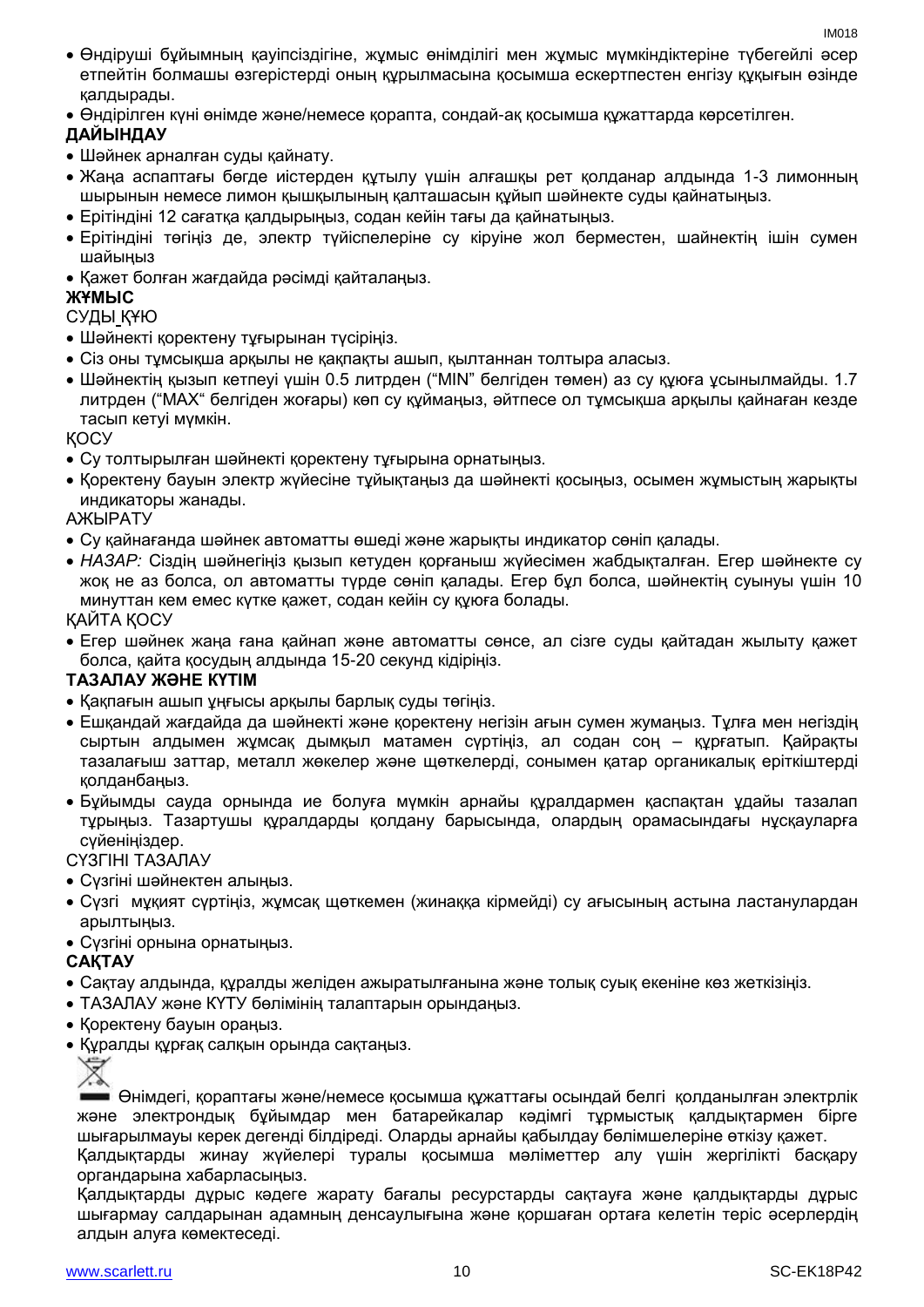#### **EST KASUTAMISJUHEND OHUTUSNÕUANDED**

- Enne teekannu kasutuselevõttu tutvuge tähelepanelikult käesoleva juhendiga. Nii väldite võimalikke vigu ja ohte seadme kasutamisel.
- Enne esimest sisselülitamist kontrollige, kas tootele märgitud tehnilised karakteristikud vastavad vooluvõrgu parameetritele.
- Vale kasutamine võib põhjustada seadme riket, materiaalset kahju, ka teekannu kasutaja tervise kahjustamist.
- Antud seade on mõeldud ainult koduseks kasutamiseks, mitte tööstuslikuks kasutamiseks.
- Eemaldage seade vooluvõrgust ajaks, mil seda ei kasutata.
- Teekannu alus ei tohi märjaks saada.
- Ärge pange seadet ja juhet vette või teistesse vedelikesse. Kui seade on vette sattunud, eemaldage ta kohe vooluvõrgust ja pöörake Teeninduskeskusesse seadme töökorra ja ohutuse kontrollimiseks.
- Lapsed peavad olema järelevalve all, et nad ei pääseks seadmega mängima.
- Jälgige seda, et juhe ei puutuks vastu teravaid servi ja kuumi pindu.
- Asetage seade kuivale tasasele pinnale. Ärge asetage seadist kuumadele pindadele, soojusallikate (näiteks elektripliitide) ja kardinate lähedale ning rippriiulite alla.
- Ärge eemaldage seadet vooluvõrgust juhtmest tõmmates vaid alati tuleb hoida kinni juhtme otsas olevast pistikust.
- Seade ei ole ette nähtud kasutamiseks alanenud füüsiliste, tunnetuslike ja vaimsete võimetega isikutele (kaasa arvatud lastele) või neile, kellel puuduvad selleks kogemused või teadmised, kui nad ei ole järelevalve all või kui neid ei ole instrueerinud seadme kasutamise suhtes nende ohutuse eest vastutav isik.
- Ärge jätke töötavat seadet järelvalveta.
- Ärge laske lastel seadet kasutada ilma täiskasvanu juuresolekuta.
- Kasutage ainult komplektis olevat alust. Ei tohi kasutada alust muul otstarbel.
- Sisselülitatud nupuga teekannu ei tohi panna alusele
- ÄRGE: avage kaant, kuni vesi keeb.
- Enne, kui teekann aluselt ära tõstate, lülitage seade välja.
- Enne seadme sisselülitamist veenduge, et kaas on korralikult suletud, vastasel juhul ei lülitu vee keemisel seade automaatselt välja ja keev vesi võib sellest välja pritsida.
- Seade on mõeldud üksnes vee keetmiseks. Ei tohi kasutada seadet muul otstarbel see võib põhjustada seadme riknemist.
- Ärge püüdke antud seadet iseseisvalt remontida. Vea kõrvaldamiseks pöörduge lähima teeninduskeskuse poole.
- Kui toode on olnud mõnda aega õhutemperatuuril alla 0 ºC, tuleb hoida seda enne sisselülitamist vähemalt 2 tundi toatemperatuuril.
- Tootja jätab endale õiguse teha ilma täiendava teatamiseta toote konstruktsiooni ebaolulisi muudatusi, mis ei mõjuta selle ohutust, töövõimet ega funktsioneerimist.

Tootmiskuupäev on ära toodud tootel ja/või pakendil, aga ka saatedokumentatsioonis.

#### **ENNE ESMAKASUTUST**

- Teekeetja mõeldud vesi keeb.
- Uuest teekannust kõrvaliste lõhnade eemaldamiseks keetke selles enne esimest kasutamist vett, lisades 1-3 sidruni mahla või pakikese sidrunhapet.
- Jätke lahus 12 tunniks seisma ja keetke siis uuesti läbi.
- Valage segu välja ja loputage teekannu sisemus hoolikalt, vältides vee sattumist elektrikontaktidele
- Korrake protseduuri, kui see on vajalik.

#### **KASUTAMINE**

#### VEEGA TÄITMINE

- Tõstke teekann aluse pealt.
- Veega saab teekann täita läbi tila või kaane.
- Kannu ülekuumenemise vältimiseks täitke kann veega vähemalt "MIN" märgini 0.5 l. Ärge täitke kunagi üle "MAX" märgi 1.7 l, vastasel juhul võib vesi keemisel tilast pursata. SISSELÜLITAMINE
- Asetage veega täidetud kann alusele.
- Sisestage voolujuhtme pistik pistikupessa ja lülitage teekann sisse, märgutuli hakkab põlema. VÄLJALÜLITAMINE
- Vee keemahakkamisel lülitub seade automaatselt välja, märgutuli kustub.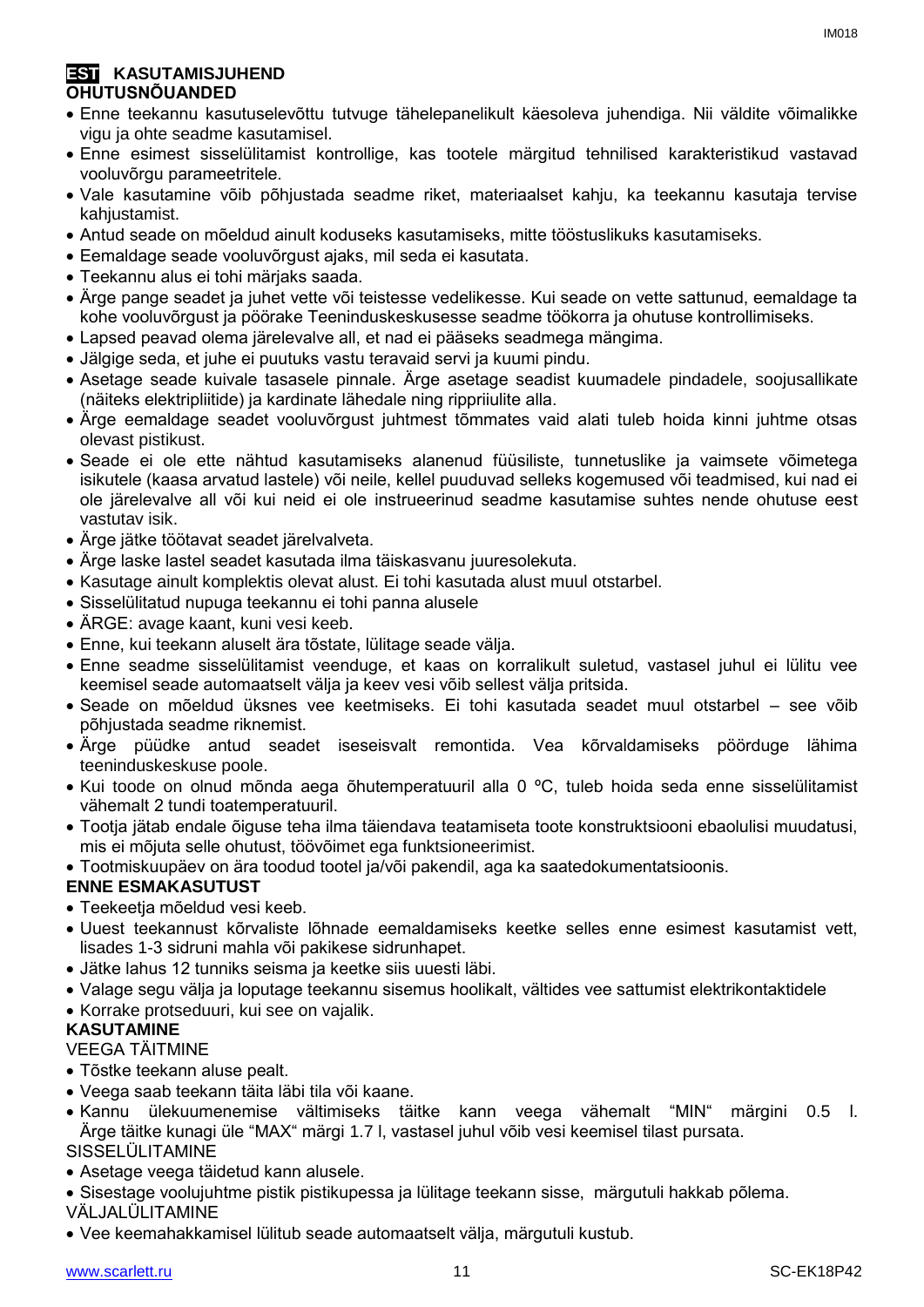*TÄHELEPANU:* Teekann on varustatud ülekuumenemisvastase kaitsesüsteemiga. Kui teekannus ei ole või on vähe vett, ta lülitub automaatselt välja. Kui see on juhtunud, tuleb lasta teekannul 10 minuti jooksul maha jahtuda, siis võib kann veega täita.

#### KORDUV SISSELÜLITUS

 Kui teekann on äsja keenud ja automaatselt väljalülitanud, kuid Teil on vaja vett uuesti keeta, siis oodake 15-20 sekundit enne sisselülitust.

#### **PUHASTUS JA HOOLDUS**

- Avage kaas ja valage välja vesi välja.
- Kannu ega alust ei tohi pesta jooksva vee all. Puhastage kannu korpus ja alus algul niiske pehme riidega, siis kuivatage ära. Ärge kasutage abrasiivseid puhastusvahendeid, metallist küürimiskäsna ja harja, samuti ka orgaanilisi lahusteid.
- Puhastage regulaarselt kannu katlakivist spetsiaalsete vahenditega, mis on saadavad kauplustest. Katlakivieemaldusvahendite kasutamisel järgige palun nende tootja kasutusjuhiseid.

#### FILTRI PUHASTAMINE

- Tõstke filter teekannust välja.
- Puhastage filter hoolikalt pehme harjaga (ei ole komplekti lisatud), eemaldage mustus voolava veega.
- Asetage filter oma kohale.

#### **HOIDMINE**

- Enne kui jätad, siis veenduge seade on vooluvõrgust lahti ühendatud ja täiesti külm.
- Täitke PUHASTAMISE JA HOOLDUSE nõudmised.
- Kerige elektrijuhe kokku.
- Hoidke seadet kuivas jahedas kohas.

Antud sümbol tootel, pakendil ja/või saatedokumentatsioonis tähendab, et kasutatud elektrilisi ja elektroonilisi tooteid ja patareisid ei tohi ära visata koos tavaliste olmejäätmetega. Need tuleb anda ära spetsialiseeritud vastuvõtupunktidesse.

Täiendava informatsiooni saamiseks olemasolevatest jäätmete kogumise süsteemidest pöörduge kohalike võimuorganite poole.

Õige utiliseerimine aitab hoida kokku hinnalisi ressursse ning ennetada võimalikku negatiivset mõju inimeste tervisele ja ümbritseva keskkonna olukorrale, mis võib tekkida jäätmete ebaõige käitlemise tulemusel.

#### **LV LIETOŠANAS INSTRUKCIJA DROŠĪBAS NOTEIKUMI**

- Pirms ierīces ekspluatācijas uzmanīgi izlasiet doto lietošanas instrukciju, lai izvairītos no bojājumu radīšanas lietošanas laikā.
- Pirms pirmās ieslēgšanas pārbaudiet, vai tehniskie parametri, kas norādīti uz izstrādājuma, atbilst elektrotīkla parametriem
- Nepareiza ierīces lietošana var radīt tās bojājumus, materiālus zaudējumus un lietotāja veselības kaitējumus.
- Izmantot tikai sadzīves vajadzībām. Ierīce nav paredzēta rūpnieciskai izmantošanai.
- Vienmēr atslēdziet ierīci no elektrotīkla, ja Jūs to neizmantojat.
- Nepieļaujiet ūdens nokļūšanu uz barošanas pamatnes.
- Neizvietojiet ierīci vai elektrovadu ūdenī vai kādā citā šķidrumā. Ja tas ir noticis nekavējoties atslēdziet to no elektrotīkla un pirms turpināt ierīces lietošanu, pārbaudiet tās darba spējas un drošību pie kvalificētiem speciālistiem.
- Bērni ir jākontrolē, lai nepieļautu spēlēšanos ar ierīci.
- Sekojiet līdzi, lai elektrovads nepieskartos klāt asām malām un karstām virsmām.
- Ierīcei stabili jāatrodas uz sausas līdzenas virsmas. Nenovietojiet ierīci uz karstām virsmām, kā arī siltuma avotu (piem. elektrisko plītiņu), aizkaru tuvumā un zem piekaramiem plauktiem.
- Lai atslēgtu ierīci no elektrotīkla, velciet aiz kontaktdakšas, nevis aiz vada aiz vada.
- Ierīce nav paredzēta izmantošanai personām (ieskaitot bērnus) ar pazeminātām fiziskām, emocionālām vai intelektuālām spējām vai personām bez dzīves pieredzes vai zināšanām, ja viņas nekontrolē vai neinstruē ierīces lietošanā persona, kas atbild par viņu drošību.
- Nekad neatstājiet ieslēgtu ierīci bez uzraudzības.
- Neatļaujiet bērniem izmantot ierīci bez pieaugušo uzraudzības.
- Izmantojiet ierīci tikai ar barošanas pamatni no komplekta. Aizliegts to izmantot citām vajadzībām.
- Tējkannu ar ieslēgtu pogu nedrīkst novietot uz pamatnes
- ISPĖJIMAS: Negalima atidaryti dangti, kol vanduo užverda.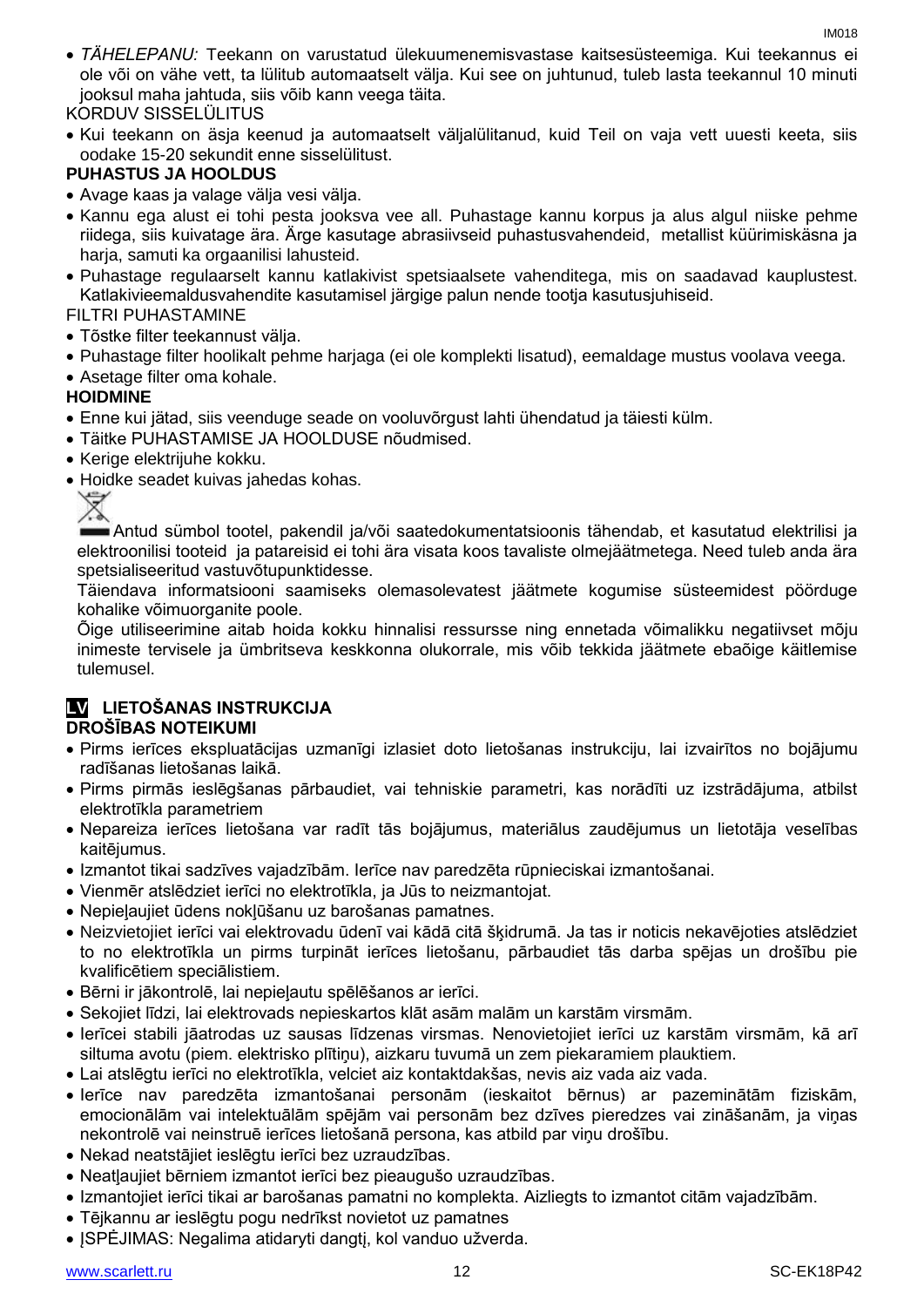- Nedrīkst noņemt tējkannu no barošanas pamatnes tās darbības laikā, sākumā atslēdziet to.
- Pirms ieslēgšanas pārliecinaties, ka vāciņš ir blīvi aiztaisīts, citādi nedarbosies automātiskās bloķēšanas sistēma vārīšanās laikā un ūdens var izšļākties.
- Ierīce paredzēta tikai ūdens uzsildīšanai. Aizliegts izmantot citiem mērķiem, tas var radīt ierīces bojājumus.
- Necentieties patstāvīgi labot ierīci vai nomainīt jebkādas detaļas. Ierīces bojājuma gadījumā dodieties uz tuvāko Servisa centru.
- Ja izstrādājums kādu laiku ir atradies temperatūrā zem 0ºC, pirms ieslēgšanas tas ir jāpatur istabas apstākļos ne mazāk kā 2 stundas.
- Ražotājs patur sev tiesības bez papildu brīdinājuma ieviest izstrādājuma konstrukcijā nelielas izmaiņas, kas būtiski neietekmē tā drošību, darbspēju un funkcionalitāti.
- Ražošanas datums ir norādīts uz izstrādājuma un/vai iepakojuma, kā arī pavaddokumentos.

#### **SAGATAVOŠANA**

- Tējas aparāti ir paredzēti, lai ūdens vārās.
- Lai atbrīvotos no jaunas ierīces nepiederīgas smakas, pirms pirmreizējās izmantošanas uzvāriet tējkannā ūdeni, pievienojot tam 1-3 citronu sulu vai citronskābes paciņu.
- Atstājiet šķīdumu uz 12 stundām, tad atkal uzvāriet.
- Izlejiet šķīdumu un rūpīgi izskalojiet tējkannu, nepieļaujot ūdens nokļūšanu uz elektriskajiem kontaktiem
- Nepieciešamības gadījumā atkārtojiet procedūru.

#### **DARBĪBA**

#### ŪDENS IELIEŠANA

- Noņemiet tējkannu no barošanas pamatnes.
- Jūs varat iepildīt ūdeni caur snīpīti vai atvērumu, attaisot vāciņu.
- Lai izvairītos no tējkannas pārkarsēšanas nav ieteicams to uzpildīt mazāk par 0.5 litriem ūdens (zem atzīmes "MIN"). Nelejiet vairāk kā 1.7 l ūdens (augstāk par atzīmi "MAX"), citādi tas var izšļakstīties caur snīpīti vārīšanās laikā.

#### IESLĒGŠANA

Uzstādiet ar ūdeni uzpildītu tējkannu uz barošanas pamatnes.

 Pievienojiet elektrovadu pie elektrotīkla un ieslēdziet tējkannu, iedegsies darba gaismas indikators. IZSLĒGŠANA

- Pēc ūdens uzvārīšanās tējkanna automātiski atslēgsies un gaismas indikators izslēgsies.
- *UZMANĪBU:* Jūsu tējkanna ir aprīkota ar pretpārkaršanas aizsardzības sistēmu. Ja tējkannā ir maz vai vispār nav ūdens, tā automātiski atslēgsies. Ja tā ir noticis nepieciešams nogaidīt ne mazāk par 10 minūtēm, lai tējkanna atdzistu, pēc tam var ieliet ūdeni.

ATKĀRTOTA IESLĒGŠANA

 Ja ūdens tējkannā ir tikko uzvārījies un tā automātiski atslēgusies, bet Jums ir nepieciešams no jauna uzvārīt ūdeni, uzgaidiet 15-20 sekundes pirms atkārtotas ieslēgšanas.

#### **TĪRĪŠANA UN KOPŠANA**

- Izlejiet visu ūdeni caur kaklu, atverot vācinu.
- Nekādā gadījumā nemazgājiet tējkannu un barošanas pamatni ar tekošu ūdeni. Sākumā noslaukiet korpusa ārpusi un barošanas pamatni ar mīkstu un mitru drānu, tad noslaukiet ar sausu. Neizmantojiet abrazīvos tīrīšanas līdzekļus, metāliskas švammes un birstes, organiskos šķīdinātājus.
- Regulāri attīriet tējkannu no kaļķakmens ar tam paredzētajiem līdzekļiem, kurus var iegādāties tirdzniecības uzņēmumos. Izmantojot tīrīšanas līdzekļus, sekojiet līdzi norādījumiem uz iepakojuma.

#### FILTRA TĪRĪŠANA

- Iznemiet filtru no tējkannas.
- Uzmanīgi noslaukiet filtru ar mīkstu birstīti (neietilpst komplektā), likvidējiet netīrumus zem spēcīgas ūdens strūklas.
- Uzstādiet filtru atpakaļ.

#### **GLABĀŠANA**

- Prieš saugoti, įsitikinkite, kad prietaisas yra išjungtas ir visiškai šalta.
- Izpildiet sadaļas TĪRĪŠANAS UN APKOPE prasības.
- Satiniet barošanas vadu.
- Ierīci glabājiet sausā, vēsā vietā.

Šis simbols uz izstrādājuma, iepakojuma un/vai pavaddokumentiem nozīmē, ka nolietotus elektrovai elektroniskos izstrādājumus un baterijas nedrīkst izmest kopā ar parastajiem sadzīves atkritumiem. Tie ir jānodod specializētajos pieņemšanas punktos.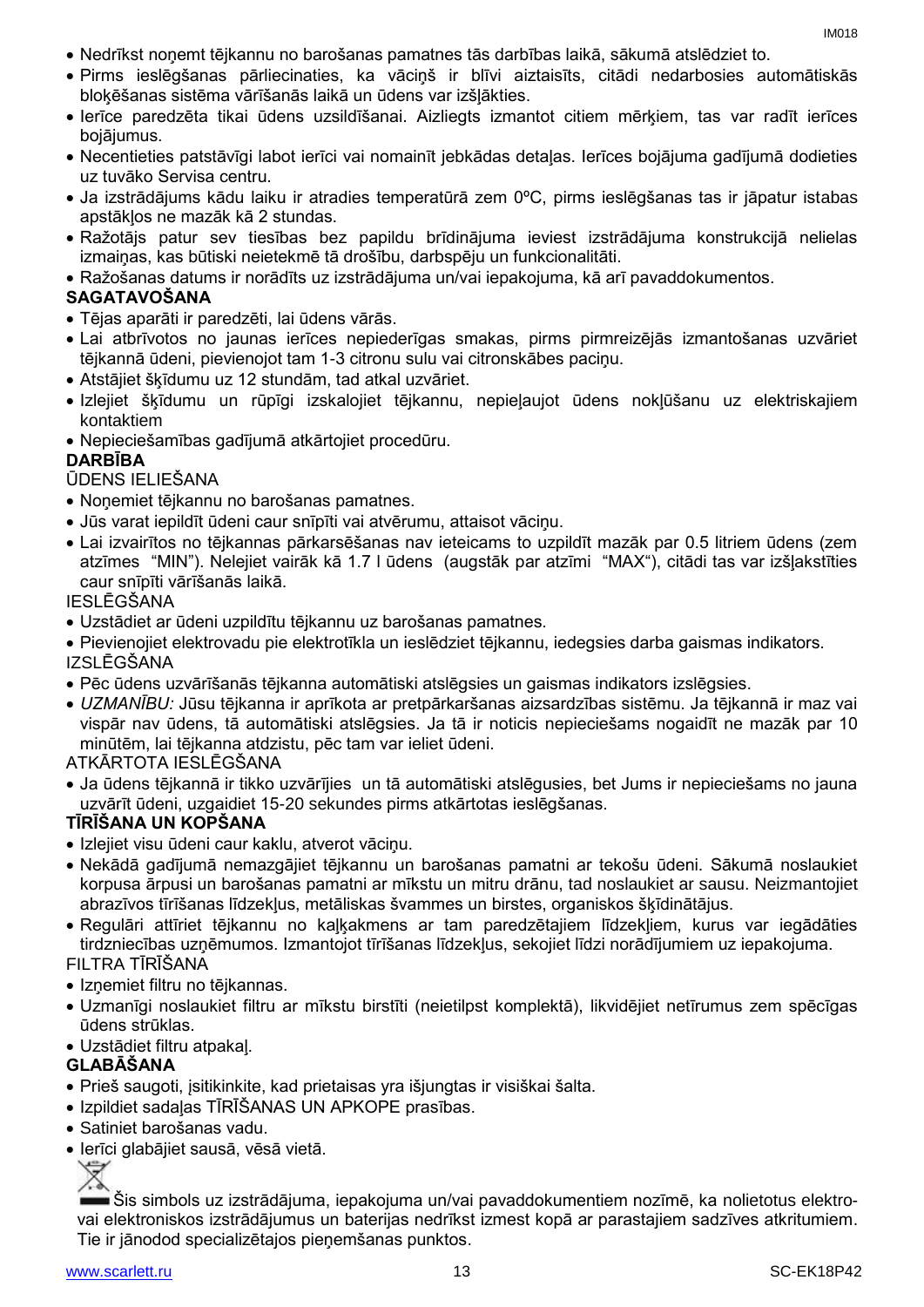Lai iegūtu papildu informāciju par esošajām atkritumu savākšanas sistēmām, vērsieties vietējā pašvaldībā.

Pareiza utilizācija palīdzēs saglabāt vērtīgus resursus un novērst iespējamo negatīvo ietekmi uz cilvēku veselību un apkārtējās vides stāvokli, kas var rasties nepareizas rīkošanās ar atkritumiem rezultātā.

#### **LT VARTOTOJO INSTRUKCIJA SAUGUMO PRIEMONĖS**

- Prietaiso gedimams išvengti prieš pirmąjį naudojimą atidžiai perskaitykite šią instrukciją.
- Prieš įjungdami prietaisą pirmą kartą įsitikinkite, ar prietaiso etiketėje nurodytos techninės charakteristikos atitinka tinklo parametrus.
- Neteisingai naudodamiesi gaminiu, Jūs galite jį sugadinti, patirti nuostolių arba pakenkti savo sveikatai.
- Naudoti tik buitiniams tikslams. Prietaisas nėra skirtas pramoniniam naudojimui.
- Nesinaudodami prietaisu, visada išjunkite jį iš elektros tinklo.
- Neleiskite vandeniui patekti ant šildymo pagrindo.
- Nenardinkite prietaiso ir maitinimo laido į vandenį bei kitus skysčius. Įvykus tokiai situacijai, nedelsdami išjunkite jį iš elektros tinklo ir kreipkitės į kvalifikuotus specialistus prietaiso veikimui bei saugumui patikrinti.
- Vaikus būtina kontroliuoti, kad jie nežaistų šiuo prietaisu.
- Pasirūpinkite, kad elektros laidas neliestų aštrių kampų ir karštų paviršių.
- Prietaisas turi tvirtai stovėti ant sauso lygaus paviršiaus. Nestatykite virdulio ant karštų paviršių bei šalia šilumos šaltinių (pvz., elektrinių viryklių), užuolaidų ir po pakabinamosiomis lentynomis.
- Traukdami kištuką iš elektros lizdo, niekada netempkite laido.
- Prietaisas nėra skirtas naudotis žmonėms (įskaitant vaikus), turintiems sumažėjusias fizines, jausmines ar protines galias; arba jie neturi patirties ar žinių, kai asmuo, atsakingas už tokių žmonių saugumą, nekontroliuoja ar neinstruktuoja jų, kaip naudotis šiuo prietaisu.
- Niekada nepalikite įjungto prietaiso be priežiūros.
- Neleiskite vaikams naudotis prietaisu be suaugusiųjų priežiūros.
- Naudokite gaminį tik su komplekte pristatomu šildymo pagrindu. Draudžiama naudoti pagrindą kitiems tikslams.
- Arbatinuką negalima dėti į bazę, kai įjungtas mygtukas
- UZMANĪBU: Neatveriet vāku, līdz ūdens sāk vārīties.
- Negalima nuimti virdulį nuo šildymo pagrindo jam veikiant, iš pradžių išjunkite jį.
- Prieš įjungdami virdulį įsitikinkite, kad dangtis yra uždarytas, kitaip vandeniui užvirus nesuveiks automatinio išsijungimo sistema, ir vanduo gali išsipilti.
- Prietaisas skirtas tik vandeniui pašildyti. Draudžiama naudoti jį kitiems tikslams tai gali sugadinti prietaisą.
- Nebandykite savarankiškai remontuoti prietaiso arba keisti jo detalių. Atsiradus gedimams kreipkitės į artimiausią Serviso centrą.
- Jeigu gaminys kai kurį laiką buvo laikomas žemesnėje nei 0 °C temperatūroje, prieš įjungdami prietaisą palaikykite jį kambario temperatūroje ne mažiau kaip 2 valandas.
- Gamintojas pasilieka teisę be atskiro perspėjimo nežymiai keisti įrenginio konstrukciją išsaugant jo saugumą, funkcionalumą bei esmines savybes.
- Gamybos data nurodyta ant gaminio ir (arba) pakuotėje, taip pat lydinčioje dokumentacijoje.

#### **PASIRUOŠIMAS DARBUI**

- Virdulys yra skirtas verdančio vandens.
- Norint pašalinti naujai įsigyto prietaiso pašalinius kvapus, prieš užverdant vandenį arbatinuke pirmąjį kartą, įpilkite 1-3 citrinų sulčių arba citrinos rūgšties paketėlį.
- Palikite tirpalą 12 val., vėliau dar kartą užvirinkite vandenį.
- Išpilkite tirpalą ir rūpestingai praskalaukite arbatinuką iš vidaus, neleisdami vandeniui patekti ant elektros kontaktų
- Jei reikia, procedūrą pakartokite.

#### **VEIKIMAS**

#### **VANDENS IPYLIMAS**

- Nuimkite virdulį nuo šildymo pagrindo.
- Virdulį pripildykite vandeniu per snapelį arba per atidarytą dangtį.
- Norėdami išvengti virdulio perkaitimo, nepilkite į jį mažiau kaip 0.5 l vandens (žemiau rodyklės "MIN"). Nepilkite daugiau kaip 1.7 l vandens (aukščiau rodyklės "MAX"), kitaip vanduo gali išsipilti pro snapelį. ĮJUNGIMAS
- Pastatykite virdulį su vandeniu ant šildymo pagrindo.

IM018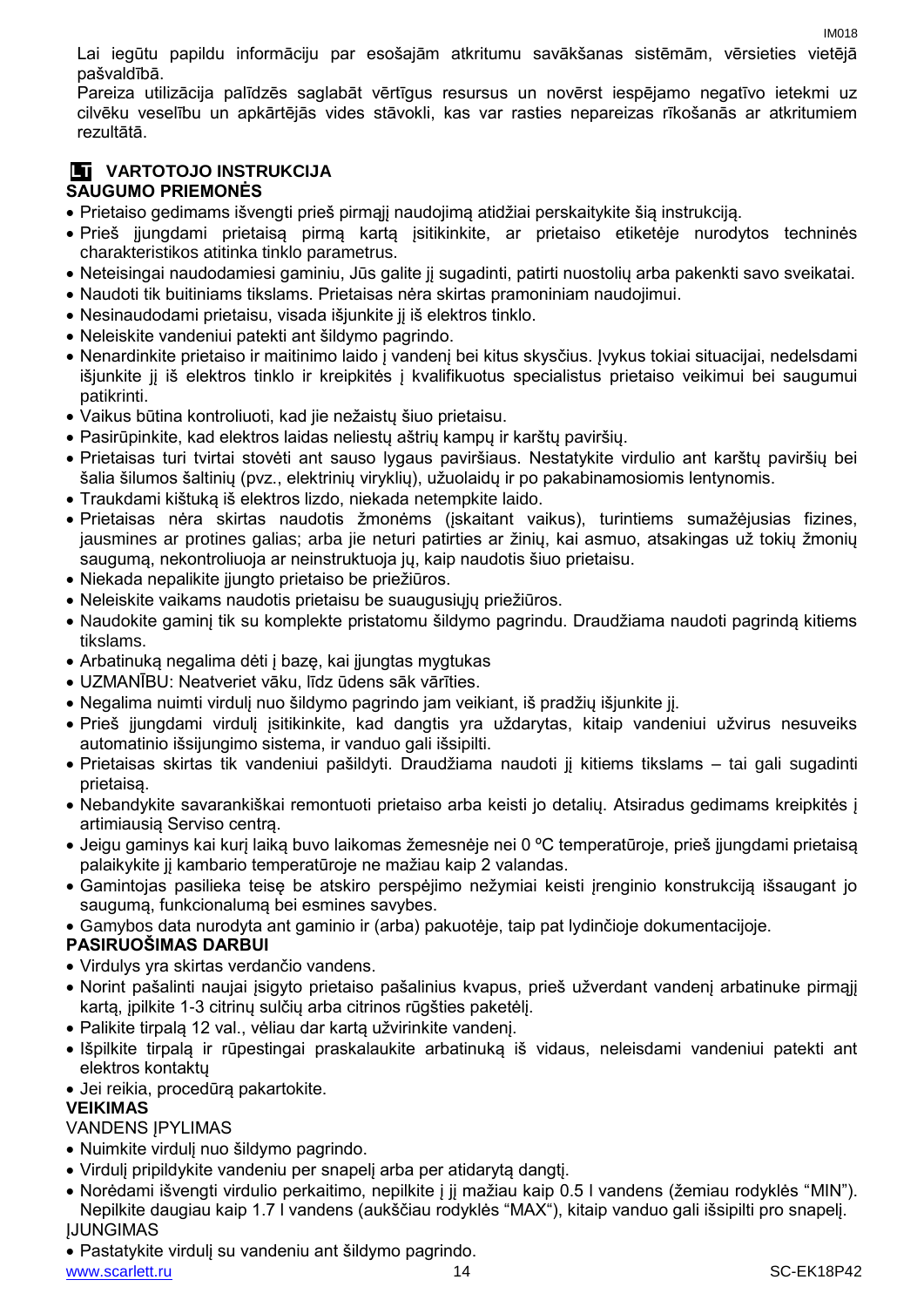- Virdulys išsijungia automatiškai kai tik užverda vanduo, ir šviesos indikatorius užgesta.
- *DĖMESIO:* Jūsų virdulyje yra įrengta apsaugos nuo perkaitimo sistema. Kai prietaise nėra vandens, arba vandens yra mažai, jis automatiškai išsijungia. Atsitikus tokiai situacijai, palaukite ne mažiau kaip 10 minučių kol virdulys atvės, ir vėl galite pilti vandenį.

PAKARTOTINAS ĮJUNGIMAS

 Tuo atveju, kai virdulys ką tik užvirė ir automatiškai išsijungė, o Jums reikia vėl pašildyti vandenį, palaukite 15-20 sekundžių ir pakartotinai įjunkite prietaisą.

### **VALYMAS IR PRIEŽIŪRA**

- Atidenkite dangtį ir išpilkite visą vandenį pro angą.
- Draudžiama plauti virdulį ir jo šildymo pagrindą vandeniu. Korpusą ir pagrindą iš išorinės pusės nuvalykite drėgnu minkštu audiniu ir sausai nušluostykite. Nenaudokite šveitimo valymo priemonių, metalinių šepečių bei organinių tirpiklių.
- Reguliariai valykite prietaisą nuo kalkių nuosėdų specialiomis priemonėmis, kurias galima įsigyti prekybos tinkluose. Naudodamiesi valymo priemonėmis, vadovaukitės nurodymais ant jų pakuotės. FILTRO VALYMAS
- Ištraukite filtra iš virdulio.
- Atsargiai išvalykite filtrą minkštu šepečiu (neįeina į komplektą), ir praskalaukite jį po vandeniu.
- Idėkite filtra į vieta.

### **SAUGOJIMAS**

- Pirms uzglabāšanas, pārliecinieties, ka ierīce ir atvienota un pilnīgi auksts.
- Atilkite visus "VALYMAS IR PRIEŽIŪRA" skyriaus reikalavimus.
- Suvyniokite maitinimo laidą.
- Laikykite prietaisą sausoje vėsioje vietoje.



Šis simbolis ant gaminio, pakuotėje ir (arba) lydinčioje dokumentacijoje reiškia, kad naudojami elektriniai ir elektroniniai gaminiai bei baterijos neturėtų būti išmetami (išmestos) kartu su įprastinėmis buitinėmis atliekomis. Juos (jas) reikėtų atiduoti specializuotiems priėmimo punktams.

Norint gauti papildomos informacijos apie galiojančias atliekų surinkimo sistemas, kreipkitės į vietines valdžios institucijas.

Teisingai utilizuojant atliekas, sutaupysite vertingų išteklių ir apsaugosite žmonių sveikatą ir aplinką nuo neigiamo poveikio, galinčio kilti netinkamai apdorojant atliekas.

## **H HASZNALATI UTASÍTÁS**

### **FONTOS BIZTONSÁGI INTÉZKEDÉSEK**

- A készülék használata előtt, a készülék károsodása elkerülése érdekében figyelmesen olvassa el a Használati utasítást.
- Első használat előtt ellenőrizze, megfelelnek-e a terméken feltüntetett műszaki adatok a villamos hálózat adatainak.
- A helytelen kezelés a készülék károsodásához, anyagi kárhoz, vagy a használó egészségkárosodásához vezethet.
- Csak otthoni használatra, ne használja nagyüzemi célra.
- Használaton kívül mindig áramtalanítsa a készüléket.
- Víz ne kerüljön az áramforrást biztosító elemre!
- Ne merítse a készüléket és a vezetéket vízbe vagy más folyadékba. Hogyha ez megtörtént, azonnal áramtalanítsa a készüléket és, mielőtt újra használná azt, ellenőrizze a készülék munkaképességét és biztonságát szakképzett szerelő segítségével.
- A készülékkel való játszás elkerülése érdekében tartsa a gyermekeket felügyelet alatt.
- Figyeljen arra, hogy a vezeték ne érintkezzen éles, vagy forró felülettel.
- A készülék áramtalanítása közben fogja a csatlakozódugót, ne húzza a vezetéket.
- A készüléket száraz, sima felületre szilárdan kell felállítani. Ne alítsa fel a készüléket forró felületre, valamint hőforrás (villamos tűzhely) függöny közelében és függő polcok alatt.
- Soha ne hagyja felügyelet nélkül a bekapcsolt teafőzőt.
- Ne használják a készüléket fizikai-, érzelmi-, illetve szellemi fogyatékos személyek, vagy tapasztalattal, elegendő tudással nem rendelkező személyek (beleértve a gyerekeket) felügyelet nélkül, vagy ha nem kaptak a készülék használatával kapcsolatos instrukciót a biztonságukért felelős személytől.
- Felnőttek ellenőrzése nélkül ne engedje gyereknek használni a teafőzőt.

IM018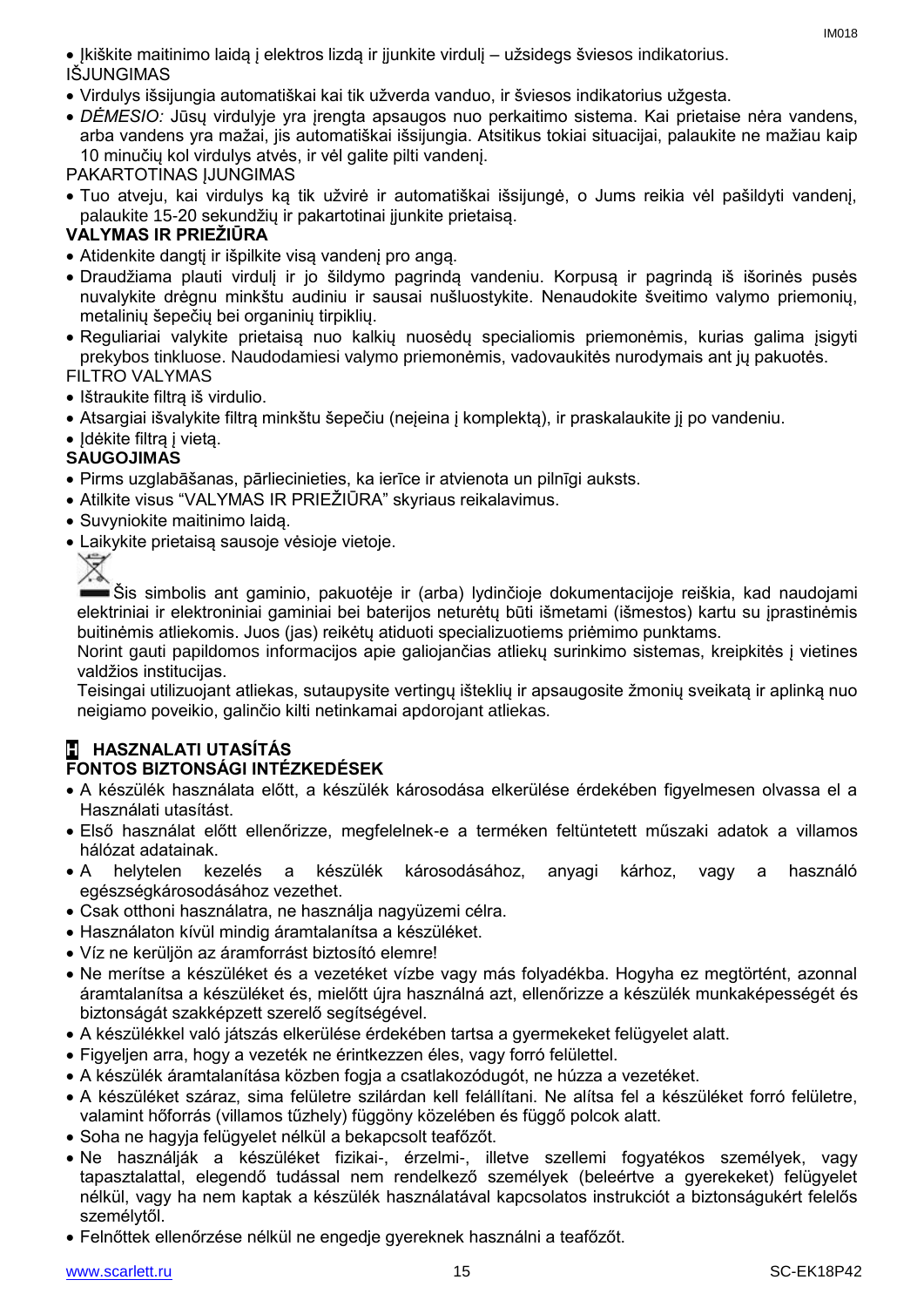- A készüléket csak a készletben található áramellátást biztosító elemmel használja. Az elemet tilos más célból használni.
- A teafőzőt működés közben levenni az elemről tilos, előbb kapcsolja ki azt.
- A teafőzőt lenyomott kapcsolóval az alapegységre helyezni tilos.
- VIGYÁZAT: Ne nyissa ki a fedelet, amíg a víz forrni kezd.
- Mielőtt bekapcsolná a készüléket, ellenőrizze helyesen van-e lezárva a fedele, mert ha helytelenül akkor nem fog kapcsolni az automatikus kikapcsolás a víz forrása esetén, és a víz kiloccsanhat.
- A készülék csak vízmelegítésre alkalmas. A készüléket károsodás elkerülése végett más célból felhasználni tilos.
- Ne próbálja egyedül javítani a készüléket, cserélni az alkatrészeket. Forduljon a közeli szervizbe.
- Amennyiben a készüléket valamennyi ideig 0 ºC–nál tárolták, bekapcsolása előtt legalább 2 órán belül tartsa szobahőmérsékleten.
- A gyártónak jogában áll értesítés nélkül másodrendű módosításokat végezni a készülék szerkezetében, melyek alapvetően nem befolyásolják a készülék biztonságát, működőképességét, funkcionalitását.
- A gyártási idő a terméken és/vagy a csomagoláson, illetve a kísérő dokumentumokban található.

#### **ELŐKÉSZÍTÉS**

- Vízforraló alkalmas a forró vizet.
- Az új termékből áradó idegen szag eltávolítása érdekében első használat előtt forralja fel a teáskannába a vizet 1-3 citrom leve vagy citromsav hozzáadásával.
- A citromos vizet 12 órán belül hagyja állni a kannában, miután forralja fel újra.
- Öntse ki az oldatot és óvatosan öblítse le a teafőző belsejét úgy, hogy az elektromos érintkezőket víz ne érje
- Szükség esetén ismételie meg a műveletet.
- **JAVASLATOK A KEZELÉSHEZ**

#### VÍZZEL VALÓ FELTÖLTÉS

- Vegye le a teafőzőt az áramellátásért felelő elemről.
- Feltöltheti a teáskannát a száján, vagy a torkán keresztül.
- A teafőző túlmelegedése elkerülése érdekében nem ajánlatos 0.5 liternél kevesebb vizet tölteni ("MIN" jelző alatt). Ne töltsön a teáskannába több mint 1.7 liternél vizet ("MAX" jelző felett), mert forrás közben a víz kiloccsanhat a teáskanna száján.

#### BEKAPCSOLÁS

- Helyezze a vízzel megtöltött teafőzőt, az áramforrást biztosító elemre.
- Csatlakoztassa a vezetéket az elektromos hálózathoz, és kapcsolja be a teafőzőt. Bekapcsol a működési jelzőlámpa.

#### KIKAPCSOLÁS

- Amikor elkezd forrni a víz, a teafőző automatikusan kikapcsol, és elalszik a jelzőlámpa.
- *FIGYELEM:* Az Ön teafőzője túlmelegedés gátló védőrendszerrel van ellátva. Hogyha a teáskannában nincs, vagy kevés víz van, akkor az automatikusan kikapcsol. Ha ez megtörtént, várjon legalább 10 percig, amíg a teafőző lehűl, miután feltöltheti vízzel.

ISMÉTELT BEKAPCSOLÁS

 Hogyha a teafőzőben felforrott a víz, és a készülék automatikusan kikapcsolt, de Önnek ismételten vizet kell melegíteni, akkor az ismételt bekapcsolás előtt várjon 15-20 másodpercig.

#### **TISZTITÁS ÉS KARBANTARTÁS**

- Öntse ki a torkán a vizet, kinyitva annak fedelét.
- Semmi esetre sem mossa a teafőzőt és az elemet vízsugár alatt. Törölje meg kívülről a készülékházat és az elemet előbb nyirkos, puha törlőkendővel, aztán – szárazzal. Ne használjon súrolószert, kefét, szerves oldószert.
- Rendszeresen tisztítsa a készüléket a vízkövesedéstől üzletben árusított vízkőellenes szerekkel. Használja a tisztítószert a csomagoláson előírt utasításoknak megfelelően.

#### A SZŰRŐ TISZTITÁSA

- Vegye ki a teafőzőből a szűrőt.
- Óvatosan törölje meg a szűrőt, puha kefével (nem tartozik a készlethez) vízsugár alatt távolítsa el a piszkot.
- Helyezze vissza a szűrőt.

#### **TÁROLÁS**

- Tárolás előtt győződjön meg róla, hogy a készülék ki van húzva, és teljesen hidegen.
- Kövesse a TISZTÍTÁS ÉS KARBANTARTÁS rész lépéseit.
- Tekerje fel a vezetéket.
- Száraz, hűvös helyen tárolja.

www.scarlett.ru 16 SC-EK18P42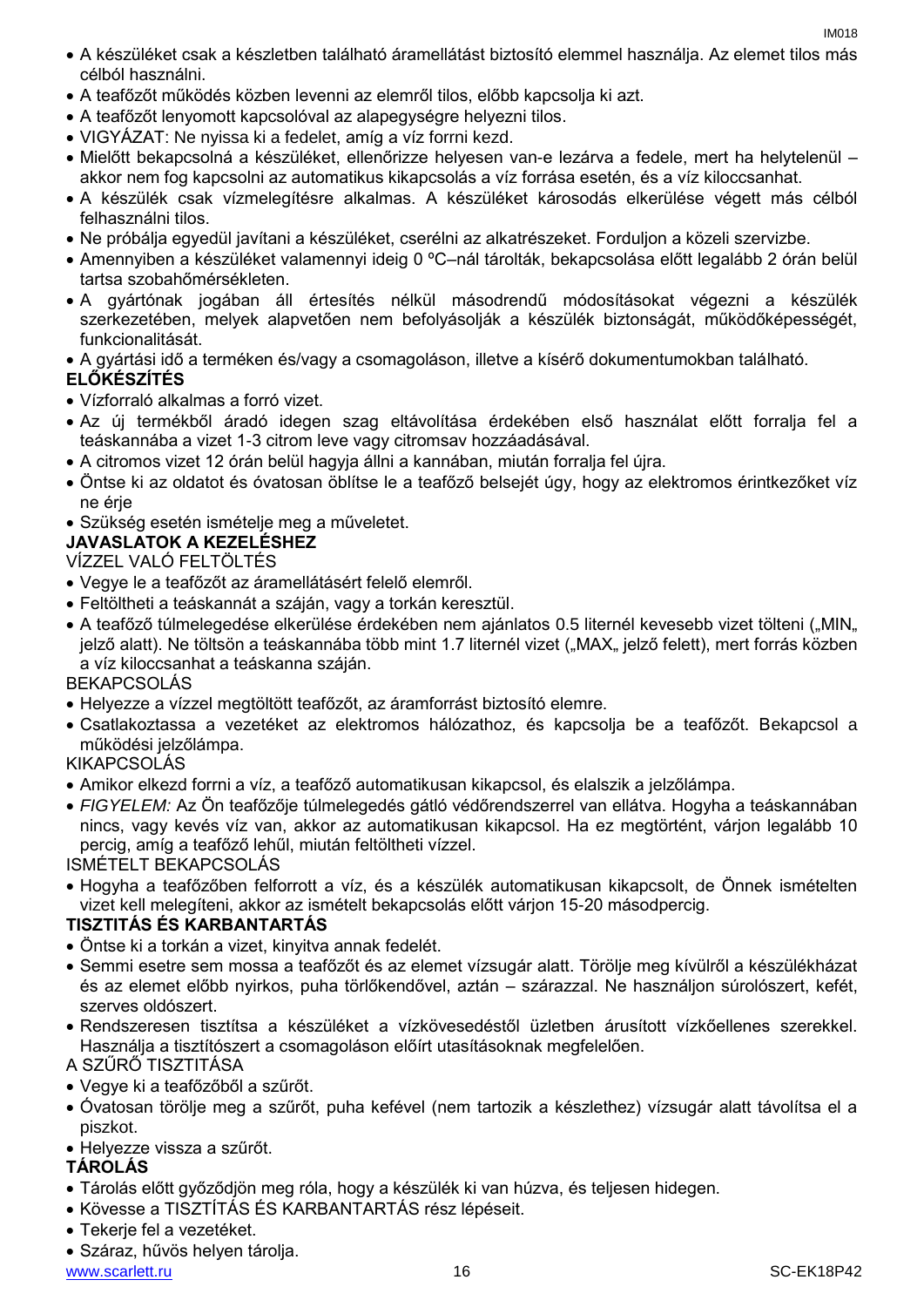Ez a jel a terméken, csomagoláson és/vagy kísérő dokumentumokon azt jelenti, hogy ezeket a használt villamos és elektronikus termékeket és elemeket tilos az általános háztartási hulladékkal kidobni. E tárgyakat speciális befogadó pontokban kell leadni.

A hulladékbefogadó rendszerrel kapcsolatos kiegészítő információért forduljon a helyi illetékes hatósághoz.

A megfelelő hulladékkezelés segít megőrizni az értékes erőforrásokat és megelőzheti az olyan esetleges negatív hatásokat az emberi egészségre és a környezetre, amelyek a nem megfelelő hulladékkezelés következtében felmerülhetnek fel.

#### **RO INSTRUCȚIUNI DE UTILIZARE MĂSURILE DE SIGURANȚĂ**

- Citiți cu atenție aceste instrucțiuni înainte de a utiliza aparatul pentru a evita defecțiunile în timpul utilizării.
- Înainte de prima conectare, verificați dacă caracteristicile tehnice indicate pe produs corespund parametrilor rețelei electrice.
- Manipularea necorespunzătoare poate duce la deteriorarea produsului, pagube materiale și poate cauza daune sănătății utilizatorului.
- A se utiliza doar în scopuri de utilizare casnică. Aparatul nu este destinat pentru uz comercial.
- Dacă aparatul nu se utilizează, deconectați-l de fiecare dată de la rețeaua electrică.
- Nu introduceți aparatul și cablul de alimentare în apă sau alte lichide. Însă dacă acest lucru s-a întâmplat, deconectați imediat aparatul de la sursa de alimentare și înainte de a-l utiliza în continuare, verificați capacitatea de funcționare și siguranța aparatului la specialiști calificați.
- Dacă cablul de alimentare este deteriorat, pentru a evita pericolele, înlocuirea acestuia trebuie să fie realizată de către producător sau de către un centru de deservire autorizat, sau de către personalul calificat corespunzător.
- Aveți grijă ca cablul de alimentare să nu se atingă de margini ascuțite și suprafețe fierbinți.
- La deconectarea aparatului de la sursa de energie electrică, trageți de ștecher și nu apucați de cablu.
- Nu permiteți pătrunderea apei pe baza de alimentare.
- Aparatul trebuie să fie poziționat în mod stabil pe o suprafață uscată și plană. Nu așezați aparatul pe o suprafață fierbinte sau în apropierea surselor de căldură (de exemplu, plite electrice de gătit), perdelelor și rafturilor suspendate.
- Aveți grijă ca cablul de alimentare să nu fie atins de margini ascuțite și suprafețe fierbinți.
- Se interzice utilizarea aparatului de către persoanele (inclusiv copiii) cu capacități fizice, senzoriale sau mentale reduse, sau care nu posedă experiență sau cunoștințe, cu excepția cazului în care acestea sunt supravegheate sau instruite în utilizarea aparatului de către o persoană responsabilă pentru securitatea lor.
- Utilizați produsul doar cu baza de alimentare inclusă în set. Se interzice utilizarea acesteia în alte scopuri.
- Nu se permite înlăturarea fierbătorului de pe baza de alimentare în timpul funcționării, mai întâi deconectați-l.
- Înainte de a conecta fierbătorul, asigurați-vă că capacul este bine închis, în caz contrar sistemul de deconectare automată la atingerea punctului de fierbere a apei nu va funcționa, iar apa se poate vărsa din fierbător.
- Aparatul este destinat exclusiv pentru încălzirea apei. Se interzice utilizarea în alte scopuri aceasta poate provoca defectarea produsului.
- Se interzice să puneți pe bază ceainicul cu butonul conectat
- ATENȚIE: Nu deschideți capacul în timp ce fierbe apa.
- Nu lăsați niciodată aparatul în funcțiune fără supraveghere.
- Copiii trebuie supravegheați pentru a se evita jocul cu aparatul.
- Nu încercați să reparați aparatul desinestătător sau să înlocuiți careva piese. În cazul detectării unor defecțiuni, adresați-vă celui mai apropiat centru de deservire.
- Dacă produsul a fost păstrat pentru o perioadă de timp la temperaturi sub 0 °C, atunci înainte de conectare acesta ar trebui să se afle la temperatura camerei, timp de cel puțin 2 ore.
- Producătorul își rezervă dreptul de a introduce fără notificare prealabilă mici modificări în construcţia produsului, care nu influenţează semnificativ siguranţa, capacitatea de funcționare şi performanța acestuia.
- Data fabricării este indicată pe produs şi/sau pe ambalaj, precum şi pe documentele însoţitoare.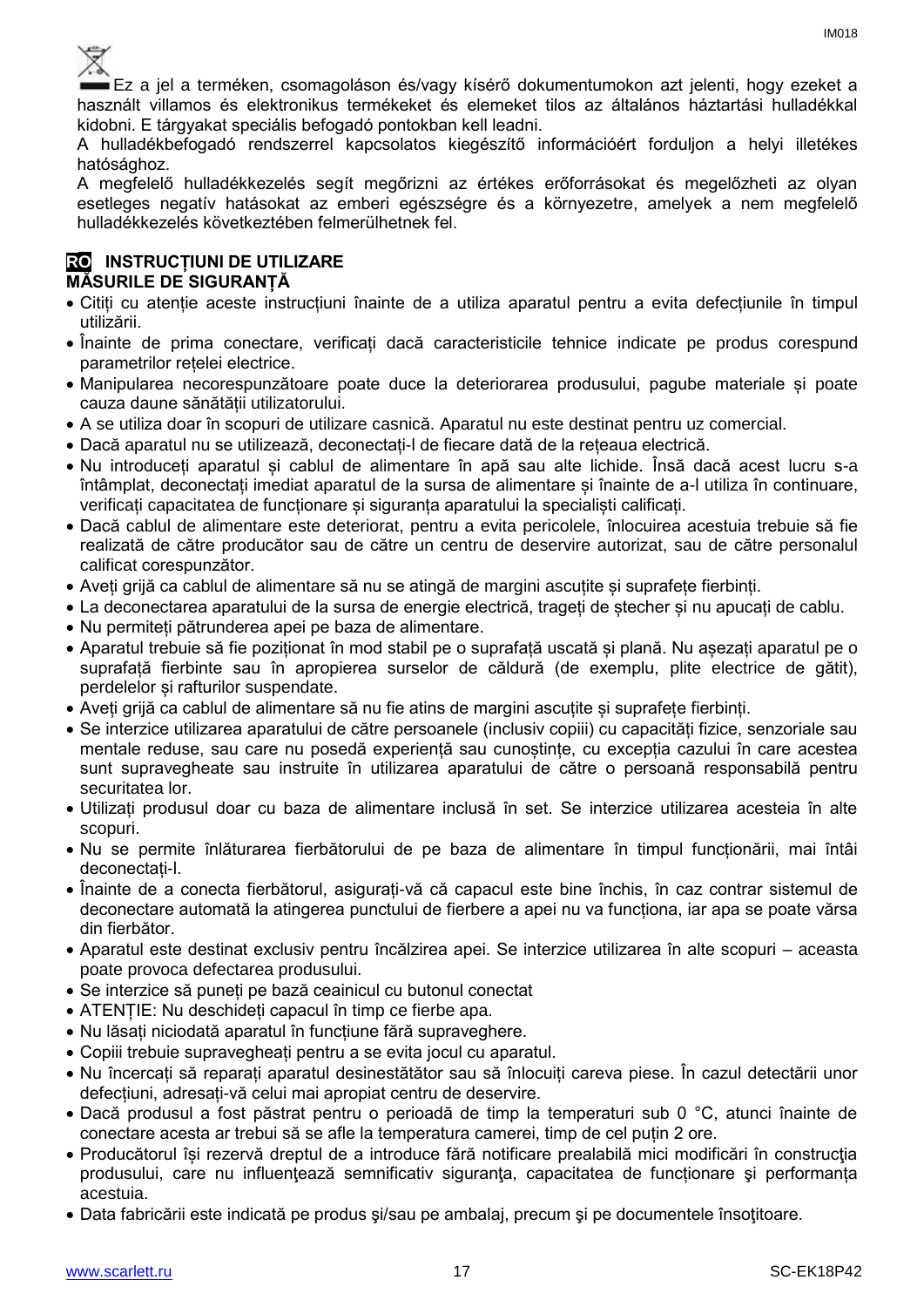### **PREGĂTIREA**

- Pentru eliminarea mirosurilor străine din aparatul nou, înainte de prima utilizare este necesar să fierbeți apă în ceainic, adăugând în ea sucul de la 1-3 lămâi sau un pachetel de acid citric.
- Lăsați soluția timp de 12 ore, iar apoi fierbeți-o din nou.
- Vărsați soluția și clătiți bine ceainicul în interior, fără a lăsa apa să nimerească pe contactele electrice
- În caz de necesitate, repetați procedura.

#### **FUNCȚIONAREA**

MODUL DE TURNARE A APEI

- Luați fierbătorul de pe baza de alimentare.
- Puteți să-l umpleți prin nasul sau gura de umplere a fierbătorului, deschizând capacul.
- Pentru a evita supraîncălzirea fierbătorului nu se recomandă a turna o cantitate mai mică de 0.5 litri de apă (sub marcajul "MIN"). Nu turnați mai mult de 1.7 litri de apă (peste marcajul "MAX"), în caz contrar apa se poate vărsa prin nasul fierbătorului în timpul fierberii.

#### CONECTAREA

- Fixați fierbătorul plin cu apă pe baza de alimentare.
- Racordați cablul de alimentare la rețeaua electrică și conectați fierbătorul, atunci se va porni indicatorul luminos de funcționare.

#### **DECONECTAREA**

- La atingerea punctului de fierbere a apei fierbătorul se va opri automat și indicatorul luminos se va stinge.
- *NOTĂ*: Fierbătorul Dumneavoastră este dotat cu un sistem de protecție contra supraîncălzirii. Dacă în fierbător nu este apă sau este puțină, atunci acesta se va deconecta automat. Dacă se întâmplă acest lucru, este necesar să așteptați cel puțin 10 minute pentru ca fierbătorul să se răcească, după care puteți turna apa.

#### CONECTAREA REPETATĂ

 Dacă fierbătorul tocmai a fiert și s-a deconectat automat, iar Dumneavoastră aveți nevoie să încălziți apa din nou, așteptați 15-20 de secunde înainte de a conecta din nou.

#### **CURĂȚAREA ȘI ÎNTREȚINEREA**

- Vărsați toată apa prin gura de umplere prin deschiderea capacului.
- Înainte de curățare, deconectați întotdeauna aparatul de la rețeaua electrică și lăsați-l să se răcească complet.
- În nici un caz nu spălați fierbătorul și baza de alimentare sub jetul de apă. Ștergeți exteriorul corpului și baza mai întâi cu o cârpă moale umedă, iar apoi – cu una uscată. Nu folosiți substanțele abrazive de curățare, burete și perii de metal, precum și solvenții organici.
- Curățați în mod regulat produsul de depunerile de calcar cu produse speciale, pe care le puteți achiziționa în magazine. La utilizarea produselor de curățare, urmați instrucțiunile de pe ambalajul acestora.

#### CURĂȚAREA FILTRULUI

- Scoateți filtrul din fierbător.
- Ștergeți ușor filtrul, înlăturați impuritățile cu o perie moale (nu este inclusă în set) sub jetul de apă.
- Fixați filtrul la loc.

### **PĂSTRAREA**

- Înainte de depozitare, asigurați-vă că aparatul este scos din priză și este complet răcit.
- Respectați toate cerințele de la punctul CURĂȚAREA ȘI ÎNTREȚINEREA.
- Strângeți prin înfășurare cablul de alimentare.
- Aparatul se va păstra la loc răcoros și uscat.



Simbolul dat pe produs, ambalaj şi/sau documentele însoţitoare înseamnă că aparatele electrice şi electronice, şi bateriile uzate nu trebuie aruncate împreună cu deşeurile menajere. Acestea trebuie duse la punctele de colectare specializate.

Adresați-vă la autoritățile locale pentru a obține informații suplimentare referitor la sistemele existente de colectare a deşeurilor.

Reciclarea corectă va contribui la păstrarea resurselor valoroase şi la prevenirea posibilelor efecte negative asupra sănătăţii oamenilor şi a mediului înconjurător, care ar putea apărea în rezultatul reciclării incorecte a deşeurilor.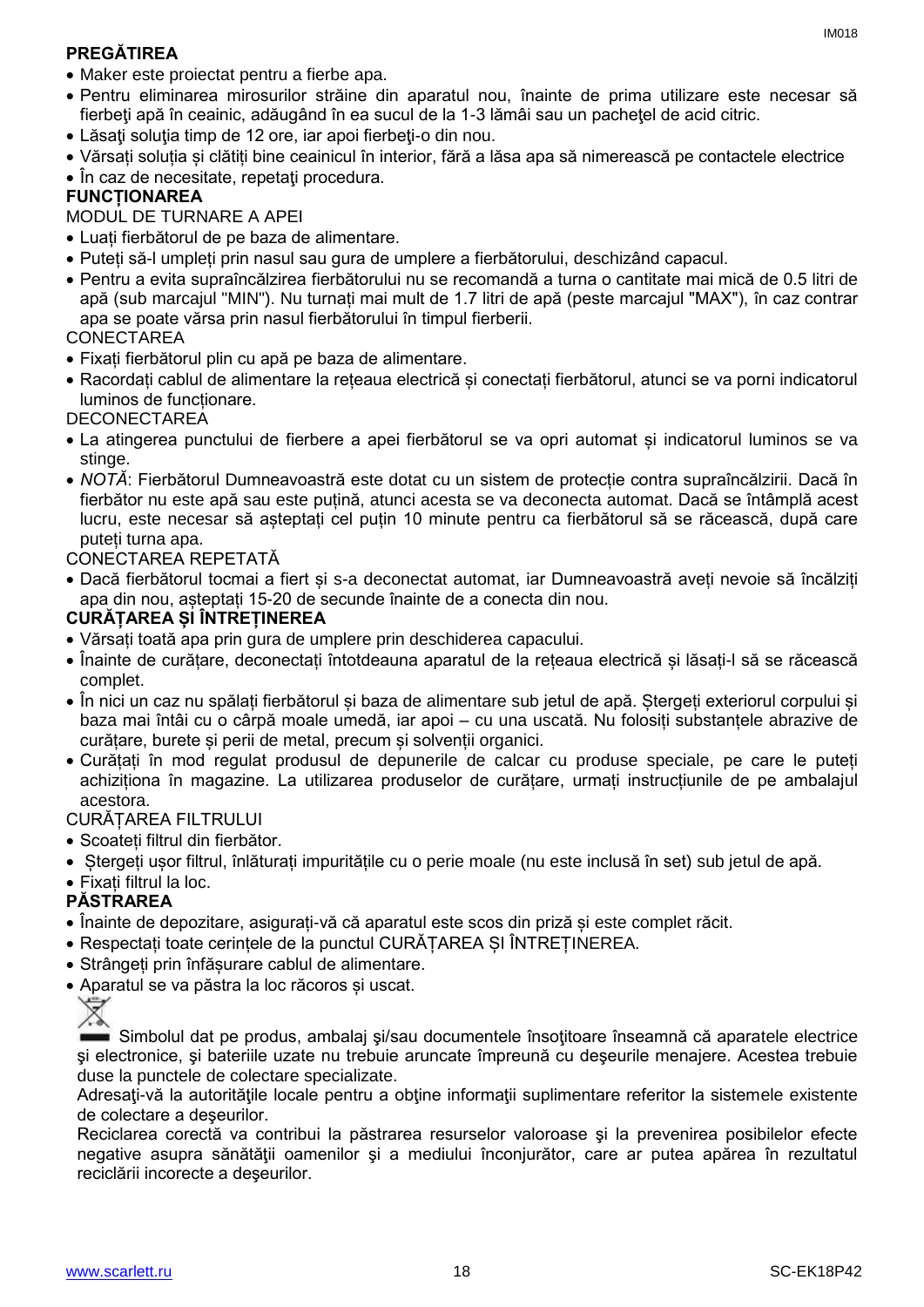#### **PL INSTRUKCJA OBSŁUGI ŚRODKI BEZPIECZEŃSTWA**

- Zalecamy uważnie przeczytać niniejszą instrukcję przed uruchomieniem urządzenia, aby uniknąć awarii podczas użytkowania.
- Przed pierwszym włączeniem należy sprawdzić, czy dane techniczne podane na wyrobie są zgodne z parametrami prądu elektrycznego.
- Niewłaściwe postępowanie może spowodować uszkodzenie wyrobu, wyrządzić szkodę materialną albo spowodować zagrożenie zdrowia użytkownika.
- Wykorzystywać wyłącznie do celów domowych. Nie jest urządzeniem do zastosowania w przemyśle.
- Zawsze odłączaj urządzenie od zasilania prądem elektrycznym, gdy nie jest ono używane.
- Nie dopuszczaj do przedostania się wody do bazy zasilającej.
- Nie wolno zanurzać urządzenia, bazy zasilającej ani przewodu sieciowego w wodzie ani żadnej innej cieczy. Jeśli tak się stało, natychmiast odłącz urządzenie od źródła zasilania i przed dalszym użyciem zwróć się w celu sprawdzenia, czy urządzenie działa sprawnie i bezpiecznie, do wykwalifikowanych specjalistów.
- W przypadku uszkodzenia przewodu zasilającego jego wymiany, aby uniknąć niebezpieczeństw, powinien dokonać producent lub upoważniony przez niego Punkt Serwisowy bądź podobny wykwalifikowany personel.
- Należy uważać, aby przewód zasilający nie dotykał ostrych krawędzi i gorących powierzchni.
- Po odłączeniu urządzenia od zasilania prądem elektrycznym ciągnij za wtyczkę, lecz nie ciągnij za przewód.
- Urządzenie musi stać na stabilnej, płaskiej i suchej powierzchni! Nie umieszczaj urządzenia na powierzchniach gorących, a także w pobliżu źródeł ciepła (np. kuchni elektrycznych), firanek ani pod półkami wiszącymi.
- Nigdy nie zostawiaj włączonego urządzenia bez nadzoru.
- Urządzenie nie jest przeznaczone do użytku przez osoby (w tym dzieci) o ograniczonych możliwościach fizycznych, zmysłowych lub umysłowych albo, w przypadku braku doświadczenia lub wiedzy, jeśli nie znajdują się one pod nadzorem lub nie poinstruowane na temat korzystania z urządzenia przez osobę odpowiedzialną za ich bezpieczeństwo.
- Dzieci powinny być nadzorowane, aby zapobiec grze z urządzeniem.
- Wyrób należy używać tylko z bazą zasilającą, dostarczaną w komplecie. Nie wolno używać jej do innych celów.
- Nie wolno zdejmować czajnika bazy zasilającej podczas pracy, najpierw wyłącz go.
- Nie wolno stawiać czajnika z włączonym przyciskiem na podstawie.
- *UWAGA:* Podczas gotowania wody nie otwieraj pokrywy.
- Przed włączeniem upewnij się, że pokrywa jest szczelnie zamknięta, w przeciwnym razie nie zadziała system automatycznego wyłączenia po zagotowaniu i woda może zostać wyrzucona.
- Urządzenie jest przeznaczone wyłącznie do ogrzewania wody. Nie wolno używać do innych celów może to spowodować uszkodzenie wyrobu.
- Nie należy samodzielnie naprawiać ani wymieniać żadnej części urządzenia. W przypadku wykrycia usterek należy skontaktować się z najbliższym Punktem Serwisowym.
- Jeśli urządzenie przez jakiś czas znajdowało się w temperaturze poniżej 0ºC, przed włączeniem musi być przechowywane w temperaturze pokojowej nie krócej niż 2 godziny.
- Producent zastrzega sobie prawo, bez dodatkowego powiadomienia, do wprowadzania drobnych zmian w konstrukcji wyrobu, które zupełnie nie wpływają na jego bezpieczeństwo, sprawność lub funkcjonalność.
- Data produkcji podana na wyrobie i/lub na opakowaniu, a także w dołączonej dokumentacji.

#### **PRZYGOTOWANIE**

- Czajnik przeznaczony jest do gotowania wody.
- W celu usunięcia zapachów z nowego urządzenia przed pierwszym użyciem zagotuj wodę w czajniku, dodając do niej sok 1-3 cytryn lub torebkę kwasu cytrynowego.
- Pozostaw roztwór na 12 godzin, następnie znów zagotuj.
- Wylej roztwór i starannie wypłucz czajnik wewnątrz, nie dopuszczając do przedostania się wody do styków elektrycznych
- W razie potrzeby powtórz procedurę.

#### **PRACA**

#### WLEWANIE WODY

- Zdejmij czajnik z bazy zasilającej.
- Możesz napełnić go poprzez dzióbek lub gardziel, otwierając pokrywę.